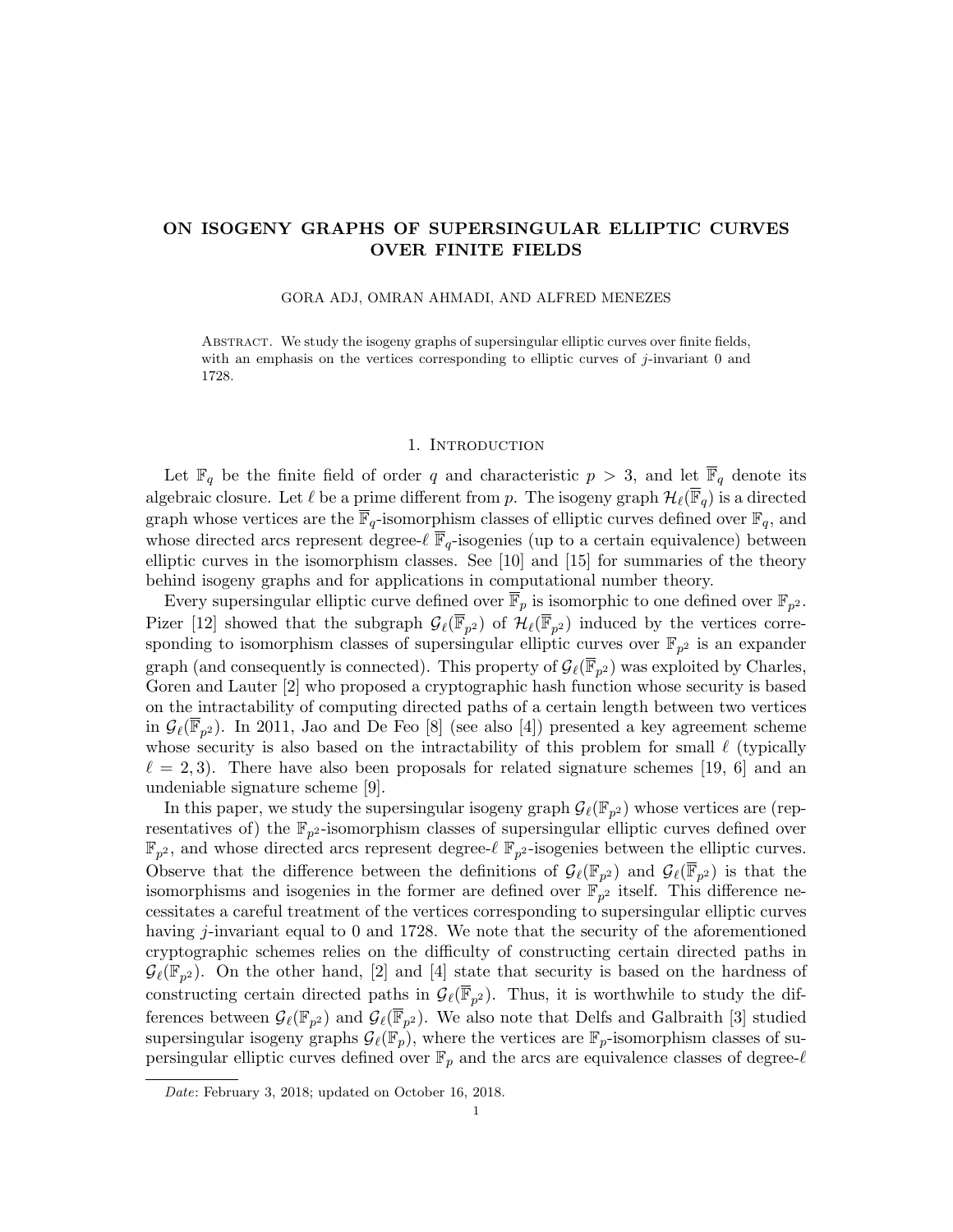$\mathbb{F}_p$ -isogenies. They observed that the graphs  $\mathcal{G}_{\ell}(\mathbb{F}_p)$  have similar 'volcano' structures as the ordinary subgraphs of  $\mathcal{H}_{\ell}(\overline{\mathbb{F}}_p)$  [5].

The remainder of the paper is organized as follows. In  $\S 2$  we provide a concise summary of the relevant background on elliptic curves and isogenies between them. Standard references for the material in §2 are the books by Silverman [14] and Washington [17]. The supersingular isogeny graph  $\mathcal{G}_{\ell}(\mathbb{F}_{p^2})$  is defined in §3. In §4, we completely describe the three small subgraphs of  $\mathcal{G}_{\ell}(\mathbb{F}_{p^2})$  whose vertices correspond to supersingular elliptic curves E over  $\mathbb{F}_{p^2}$  with  $t = p^2 + 1 - \#E(\mathbb{F}_{p^2}) \in \{0, -p, p\}$ ; see Figure 1. In §5, we study the two large subgraphs of  $\mathcal{G}_{\ell}(\mathbb{F}_{p^2})$  whose vertices correspond to supersingular elliptic curves E over  $\mathbb{F}_{p^2}$  with  $t = p^2 + 1 - \#E(\mathbb{F}_{p^2}) \in \{-2p, 2p\}$ , and make some observations about the number of loops at the vertices corresponding to elliptic curves with  $j$ -invariant equal to 0 or 1728. We make some concluding remarks in §6.

## 2. Elliptic curves

In the remainder of this paper, p will denote a prime greater than 3. Let  $k = \mathbb{F}_q$  be the finite field of order q and characteristic p. and let  $\overline{k} = \cup_{n \geq 1} \mathbb{F}_{q^n}$  denote its algebraic closure. Let  $\sigma : \alpha \mapsto \alpha^q$  denote the q-power Frobenius map. An elliptic curve E over k is defined by a Weierstrass equation  $E/k: Y^2 = X^3 + aX + b$  where  $a, b \in k$  and  $4a^3 + 27b^2 \neq 0$ . The j-invariant of E is  $j(E) = 1728 \cdot 4a^3/(4a^3 + 27b^2)$ . One can easily check that  $j(E) = 0$  if and only if  $a = 0$ , and  $j(E) = 1728$  if and only if  $b = 0$ . For any extension K of k, the set of K-rational points on E is  $E(K) = \{(x, y) \in K \times K : y^2 = x^3 + ax + b\} \cup \{\infty\},\$ where  $\infty$  is the point at infinity; we write  $E = E(\overline{k})$ . The chord-and-tangent addition law transforms  $E(K)$  into an abelian group. For any  $n \geq 2$  with  $p \nmid n$ , the group of *n*-torsion points on E is isomorphic to  $\mathbb{Z}_n \oplus \mathbb{Z}_n$ . In particular, if n is prime then E has exactly  $n+1$ distinct order-*n* subgroups.

2.1. Isomorphisms and automorphisms. Two elliptic curves  $E/k : Y^2 = X^3 + aX + b$ and  $E'/k : Y^2 = X^3 + a'X + b'$  are isomorphic over the extension field  $K/k$  if there exists  $u \in K^*$  such that  $a' = u^4a$  and  $b' = u^6b$ . If such a u exists, then the corresponding isomorphism  $f: E \to E'$  is defined by  $(x, y) \mapsto (u^2x, u^3y)$ . If E and E' are isomorphic over K, then  $j(E) = j(E')$ . Conversely, if  $j(E) = j(E')$ , then E and E' are isomorphic over  $\bar{k}$ . Elliptic curves  $E_1/k$ ,  $E_2/k$  that are isomorphic over  $\mathbb{F}_{q^d}$  for some  $d > 1$ , but are not isomorphic over any smaller extension of  $\mathbb{F}_q$ , are said to be degree-d twists of each other. In particular, a degree-2 (quadratic) twist of  $E_1/k$  :  $Y^2 = X^3 + aX + b$  is  $E_2/k: Y^2 = X^3 + c^2 aX + c^3 b$  where  $c \in k^*$  is a non-square, and  $\#E_1(k) + \#E_2(k) = 2q+2$ . If  $j \in \overline{k} \setminus \{0, 1728\}$ , then

(1) 
$$
E_j: Y^2 = X^3 + \frac{3j}{1728 - j}X + \frac{2j}{1728 - j}
$$

is an elliptic curve with  $j(E_j) = j$ . Also,  $E: Y^2 = X^3 + 1$  has  $j(E) = 0$  and  $Y^2 = X^3 + X$ has  $j(E) = 1728$ .

An automorphism of  $E/k$  is an isomorphism from E to itself. The group of all automorphisms of E that are defined over K is denoted by  $Aut_K(E)$ . If  $j(E) \neq 0, 1728$ , then Aut<sub> $\overline{k}(E)$ </sub> has order 2 with generator  $(x, y) \mapsto (x, -y)$ . If  $j(E) = 1728$ , then Aut<sub>k</sub> is cyclic of order 4 with generator  $\psi : (x, y) \mapsto (-x, iy)$  where  $i \in \overline{k}$  is a primitive fourth root of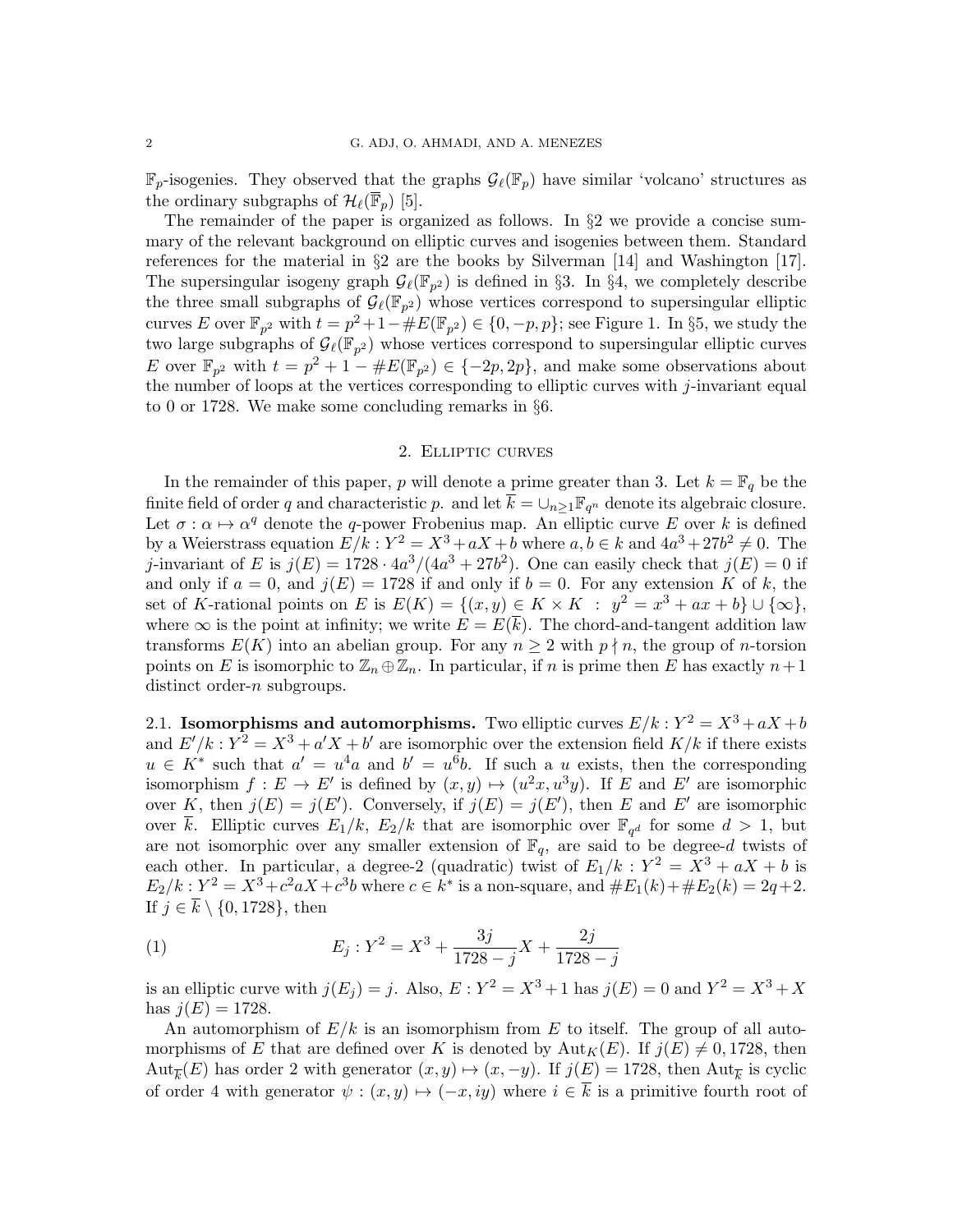unity. If  $j(E) = 0$ , then  $\text{Aut}_{\overline{k}}$  is cyclic of order 6 with generator  $\rho : (x, y) \mapsto (\eta x, -y)$ where  $\eta \in k$  is a primitive third root of unity.

2.2. Isogenies. Let E, E' be elliptic curves defined over  $k = \mathbb{F}_q$ . An isogeny  $\phi : E \to E'$  is a non-constant rational map defined over  $\overline{k}$  with  $\phi(\infty) = \infty$ . An endomorphism on E is an isogeny from E to itself; the zero map  $P \mapsto \infty$  is also considered to be an endomorphism on E. If the field of definition of  $\phi$  is the extension K of k, then  $\phi$  is called a K-isogeny. If such an isogeny exists, then E and E' are said to be K-isogenous. Tate's theorem asserts that for finite K, E and E' are K-isogenous if and only if  $\#E(K) = \#E'(K)$ .

An isogeny  $\phi$  is a morphism, is surjective, is a group homomorphism, and has finite kernel. Every K-isogeny  $\phi$  can be represented as  $\phi = (r_1(X), r_2(X) \cdot Y)$  where  $r_1, r_2 \in K(X)$ (see p. 51 of [17]). Let  $r_1(X) = p_1(X)/q_1(X)$ , where  $p_1, q_1 \in K[X]$  with  $gcd(p_1, q_1) = 1$ . Then the degree of  $\phi$  is max( $\deg p_1, \deg q_1$ ). Also,  $\phi$  is said to be separable if  $r'_1(X) \neq 0$ ; otherwise it is inseparable. In fact,  $\phi$  is separable if and only if  $\# \text{Ker } \phi = \deg \phi$ . Note that all isogenies of prime degree  $\ell \neq p$  are separable.

For every  $m \geq 1$ , the multiplication-by-m map  $[m] : E \to E$  is a k-isogeny of degree m<sup>2</sup>. Every degree-m isogeny  $\phi: E \to E'$  has a unique dual isogeny  $\hat{\phi}: E' \to E$  satisfying  $\hat{\phi} \circ \phi = [m]$  and  $\phi \circ \hat{\phi} = [m]$ . If  $\phi$  is a K-isogeny, then so is  $\hat{\phi}$ . We have  $\deg \hat{\phi} = \deg \phi$ and  $\hat{\hat{\phi}} = \phi$ . If E'' is an elliptic curve defined over k and  $\psi : E' \to E''$  is an isogeny, then  $\widehat{\psi \circ \phi} = \hat{\phi} \circ \hat{\psi}.$ 

2.3. Vélu's formula. Let E be an elliptic curve defined over  $k = \mathbb{F}_q$ . Let  $\ell \neq p$  be a prime, and let G be an order- $\ell$  subgroup of E. Let  $G^* = G \setminus \{\infty\}$ . Then there exists an elliptic curve E' over  $\overline{k}$  and a degree- $\ell$  isogeny  $\phi : E \to E'$  with Ker  $\phi = G$ . The elliptic curve E' and the isogeny  $\phi$  are both defined over  $K = \mathbb{F}_{q^t}$  where t is the smallest positive integer such that G is  $\sigma^t$ -invariant, i.e.,  $\{\sigma^t(P) : P \in G\} = G$  where  $\sigma$  is the q-power Frobenius map (so  $\sigma(P) = (x^q, y^q)$  if  $P = (x, y)$  and  $\sigma(\infty) = \infty$ ). Furthermore,  $\phi$  is unique in the following sense: if  $E''$  is an elliptic curve defined over K and  $\psi : E \to E''$ is a degree- $\ell$  K-isogeny with Ker  $\psi = G$ , then there exists an isomorphism  $f : E' \to E''$ defined over K such that  $\psi = f \circ \phi$ .

Given the Weierstrass equation  $Y^2 = X^3 + aX + b$  for  $E/k$  and an order- $\ell$  subgroup G of E, Vélu's formula yields an elliptic curve E' defined over K and a degree- $\ell$  K-isogeny  $\phi: E \to E'$  with Ker  $\phi = G$ .

Suppose first that  $\ell = 2$  and  $G = {\infty, (\alpha, 0)}$ . Then the Weierstrass equation for E' is

(2) 
$$
E' : Y^2 = X^3 - (4a + 15\alpha^2)X + (8b - 14\alpha^3),
$$

and the isogeny  $\phi$  is given by

(3) 
$$
\phi = \left(X + \frac{3\alpha^2 + a}{X - \alpha}, Y - \frac{(3\alpha^2 + a)Y}{(X - \alpha)^2}\right).
$$

Suppose now that  $\ell$  is an odd prime. For  $Q = (x_Q, y_Q) \in G^*$ , define

$$
t_Q = 3x_Q^2 + a
$$
,  $u_Q = 2y_Q^2$ ,  $w_Q = u_Q + t_Q x_Q$ .

Furthermore, define

$$
t = \sum_{Q \in G^*} t_Q, \quad w = \sum_{Q \in G^*} w_Q,
$$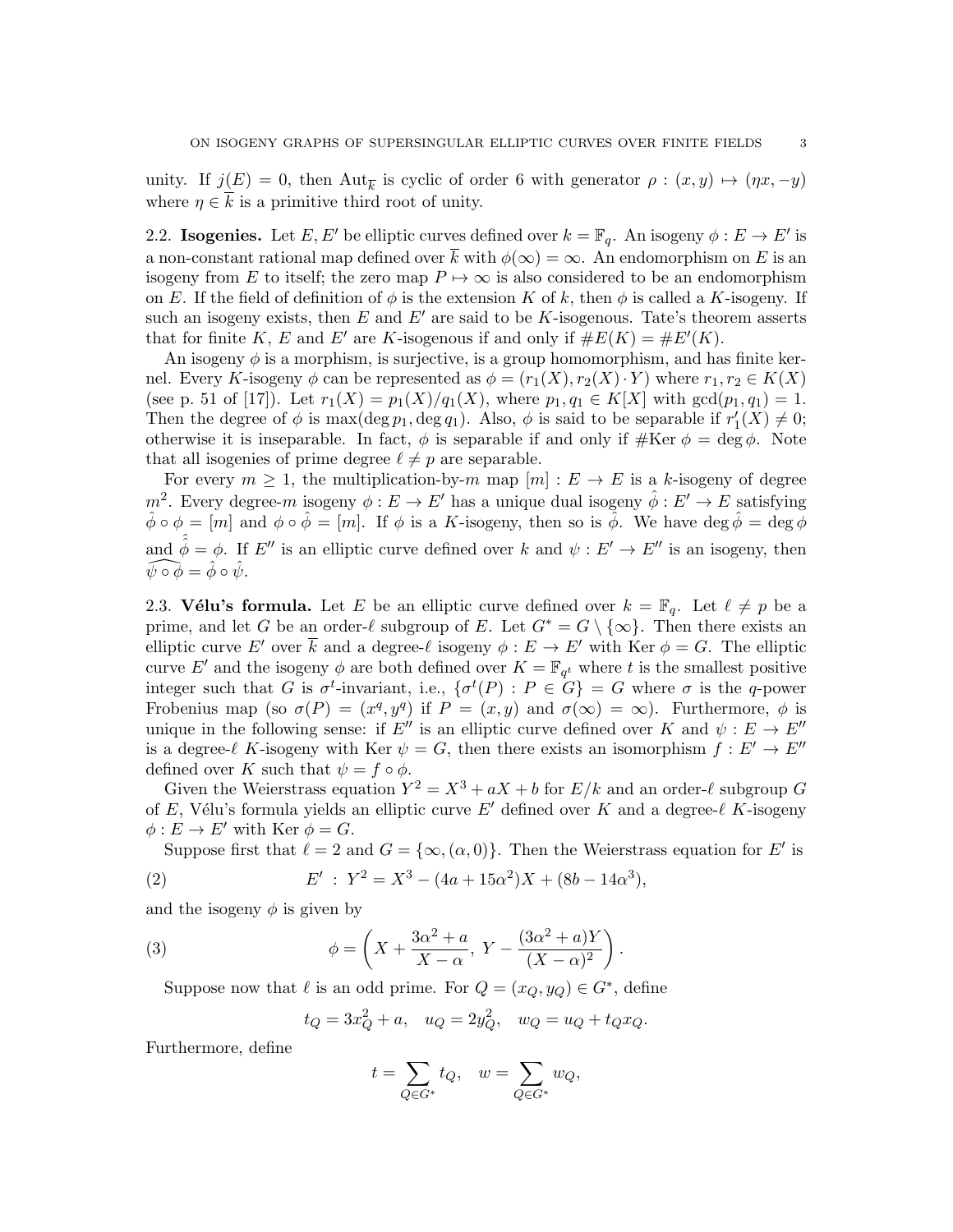and

(4) 
$$
r(X) = X + \sum_{Q \in G^*} \left( \frac{t_Q}{X - x_Q} + \frac{u_Q}{(X - x_Q)^2} \right).
$$

Then the Weierstrass equation for  $E'$  is

(5) 
$$
E' : Y^2 = X^3 + (a - 5t)X + (b - 7w),
$$

and the isogeny  $\phi$  is given by

(6) 
$$
\phi = (r(X), r'(X)Y).
$$

We will henceforth denote the Vélu-generated elliptic curve  $E'$  by  $E^G$ .

2.4. Modular polynomials. Let  $\ell$  be a prime. The modular polynomial  $\Phi_{\ell}(X, Y) \in$  $\mathbb{Z}[X,Y]$  is a symmetric polynomial of the form  $\Phi_{\ell}(X,Y) = X^{\ell+1} + Y^{\ell+1} - X^{\ell}Y^{\ell} + Y^{\ell}Y^{\ell}$  $\sum c_{ij}X^{i}Y^{j}$ , where the sum is over pairs of integers  $(i, j)$  with  $0 \leq i, j \leq \ell$  and  $i + j < 2\ell$ . Modular polynomials have the following remarkable property.

**Theorem 1.** Suppose that the characteristic of  $k = \mathbb{F}_q$  is different from  $\ell$ . Let  $E/k$ be an elliptic curve with  $j(E) = j$ . Let  $G_1, G_2, \ldots, G_{\ell+1}$  be the order- $\ell$  subgroups of E. Let  $j_i = j(E^{G_i})$ . Then the (possibly repeated) roots of  $\Phi_{\ell}(j, Y)$  in  $\overline{k}$  are precisely  $j_1, j_2, \ldots, j_{\ell+1}.$ 

2.5. Supersingular elliptic curves. Hasse's theorem states that if E is defined over  $\mathbb{F}_q$ , then  $\#E(\mathbb{F}_q) = q + 1 - t$  where  $|t| \leq 2\sqrt{q}$ . The integer t is called the trace of the q-power Frobenius map  $\sigma$  since the characteristic polynomial of  $\sigma$  acting on E is  $Z^2 - tZ + q$ . If  $p \mid t$ , then  $E$  is called supersingular; otherwise it is said to be ordinary. Every supersingular elliptic curve E over  $\overline{\mathbb{F}}_q$  is isomorphic to one defined over  $\mathbb{F}_{p^2}$ ; in particular,  $j(E) \in \mathbb{F}_{p^2}$ . Henceforth, we shall assume that  $q = p^2$  (and  $p > 3$ ).

Supersingularity of an elliptic curve depends only on its j-invariant. We say that  $j \in \mathbb{F}_{p^2}$ is supersingular if there exists a supersingular elliptic curve  $E/\mathbb{F}_{p^2}$  with  $j(E) = j$ ; if this is the case, then all elliptic curves with j-invariant equal to j are supersingular. Note that  $j = 0$  is supersingular if and only if  $p \equiv 2 \pmod{3}$ , and  $j = 1728$  is supersingular if and only if  $p \equiv 3 \pmod{4}$ .

Schoof [13, Theorem 4.6] determined the number of isomorphism classes of elliptic curves over a finite field. In particular, the number of isomorphism classes of supersingular elliptic curves E over  $\mathbb{F}_{p^2}$  with  $\#E(\mathbb{F}_{p^2}) = p^2 + 1 - t$  is

(7) 
$$
N(t) = \begin{cases} \left(p + 6 - 4\left(\frac{-3}{p}\right) - 3\left(\frac{-1}{p}\right)\right) / 12, & \text{if } t = \pm 2p, \\ 1 - \left(\frac{-3}{p}\right), & \text{if } t = \pm p, \\ 1 - \left(\frac{-1}{p}\right), & \text{if } t = 0, \end{cases}
$$

where  $\left(\frac{1}{x}\right)$  $\frac{1}{p}$ ) is the Legendre symbol. It follows that the total number of isomorphism classes of supersingular elliptic curves over  $\mathbb{F}_{p^2}$  is  $\lfloor p/6 \rfloor + \epsilon$ , where  $\epsilon = 0, 6, 3, 9$  if  $p \equiv 1, 5, 7, 11$ (mod 12) respectively. Furthermore, if  $t = 0$ ,  $-p$  or p then  $E(\mathbb{F}_{p^2})$  is cyclic [13, Lemma 4.8].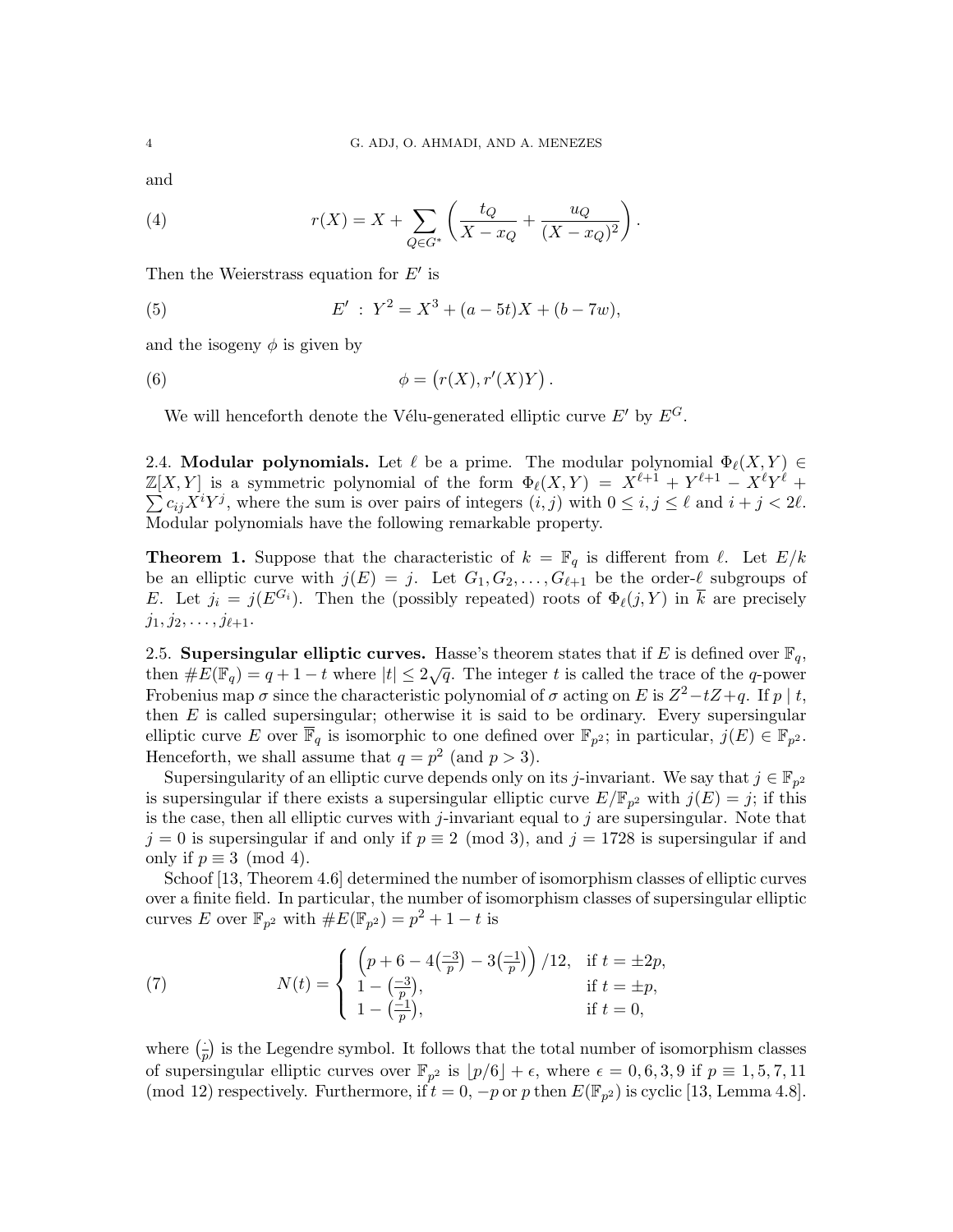### 3. Supersingular isogeny graphs

Let  $k = \mathbb{F}_q$  where  $q = p^2$ , and let  $\ell \neq p$  be a prime. Recall that  $\sigma$  is the q-th power Frobenius map. The supersingular isogeny graph  $\mathcal{G}_{\ell}(k)$  is a directed graph whose vertex set  $V_{\ell}(k)$  consists of representatives (chosen below) of the k-isomorphism classes of supersingular elliptic curves defined over k. The (directed) arcs of  $\mathcal{G}_{\ell}(k)$  are defined as follows. Let  $E_1 \in V_{\ell}(k)$ , and let G be a  $\sigma$ -invariant order- $\ell$  subgroup of  $E_1$ . Let  $\phi: E_1 \to E_1^G$  be the Vélu isogeny with kernel G (recall that  $E_1^G$  and  $\phi$  are both defined over  $k$ ), and let  $E_2$  be the representative of the k-isomorphism class of elliptic curves containing  $E_1^G$ . Then  $(E_1, E_2)$  is an arc; we call  $E_1$  the tail and  $E_2$  the head of the arc. Note that  $\mathcal{G}_{\ell}(k)$  can have multiple arcs (more than one arc  $(E_1, E_2)$ ) and loops (arcs of the form  $(E_1, E_1)$ .

**Remark 1.** The definition of arcs is independent of the choice of isogeny with kernel G. This is because, as noted in §2.3, if  $\phi' : E_1 \to E_2'$  is any degree- $\ell$  isogeny with kernel G where both  $E_2'$  and  $\phi'$  are defined over k, then  $E_2'$  and  $E_1^G$  are isomorphic over k and consequently  $\phi$  and  $\phi'$  yield the same arc  $(E_1, E_2)$ .

**Remark 2.** The definition of  $\mathcal{G}_{\ell}(k)$  is independent of the choice of representatives. Indeed, let  $f: E'_1 \to E_1$  be a k-isomorphism of elliptic curves, and suppose that  $E'_1$  was chosen as a representative instead of  $E_1$ . Let  $\psi = \phi \circ f$ . Then Ker  $\psi = f^{-1}(G)$ , and thus the σ-invariant order- $\ell$  subgroup  $f^{-1}(G)$  of  $E'_1$  yields the arc  $(E'_1, E_2)$ . The claim now follows since  $f^{-1}$  yields a one-to-one correspondence between the  $\sigma$ -invariant order- $\ell$  subgroups of  $E_1$  and  $E'_1$ .

A consequence of Tate's theorem is that the graph  $\mathcal{G}_{\ell}(k)$  can be partitioned into subgraphs whose vertices are the k-isomorphism classes of supersingular elliptic curves  $E/k$ with trace  $t = p^2 + 1 - \#E(k) \in \{0, -p, p, -2p, 2p\};$  we denote these subgraphs by  $\mathcal{G}_{\ell}(k, t)$ . There are two such subgraphs  $(t = \pm 2p)$  when  $p \equiv 1 \pmod{12}$ , four subgraphs  $(t = \pm p, \pm 2p)$  when  $p \equiv 5 \pmod{12}$ , three subgraphs  $(t = 0, \pm 2p)$  when  $p \equiv 7 \pmod{12}$ , and five subgraphs  $(t = 0, \pm p, \pm 2p)$  when  $p \equiv 11 \pmod{12}$ . These subgraphs are further studied in §4 and §5. We first fix the representatives of the k-isomorphism classes of supersingular elliptic curves over k.

Suppose that  $p \equiv 3 \pmod{4}$ , and let w be a generator of  $k^*$ . Munuera and Tena [11] showed that the representatives of the four isomorphism classes of elliptic curves  $E/k$  with  $j(E) = 1728$  can be taken to be

(8) 
$$
E_{1728,w^{i}}: Y^{2} = X^{3} + w^{i} X \text{ for } i \in [0,3].
$$

Of these curves,  $E_{1728,w}$  and  $E_{1728,w}$ <sup>3</sup> have  $p^2+1 \mathbb{F}_{p^2}$ -rational points, and so we choose them as the vertices of  $\mathcal{G}_{\ell}(k,0)$ . Furthermore,  $\#E_{1728,1}(\mathbb{F}_{p^2}) = p^2 + 1 + 2p$  and  $\#E_{1728,w^2}(\mathbb{F}_{p^2}) =$  $p^2+1-2p$ ; hence, we select  $E_{1728,1}$  and  $E_{1728,w^2}$  as the vertices of  $\mathcal{G}_{\ell}(k, -2p)$  and  $\mathcal{G}_{\ell}(k, 2p)$ , respectively.

Suppose that  $p \equiv 2 \pmod{3}$ , and let w be a generator of  $k^*$ . Munuera and Tena [11] also showed that the representatives of the six isomorphism classes of elliptic curves  $E/k$ with  $j(E) = 0$  can be taken to be

(9) 
$$
E_{0,w^{i}}: Y^{2} = X^{3} + w^{i} \text{ for } i \in [0,5].
$$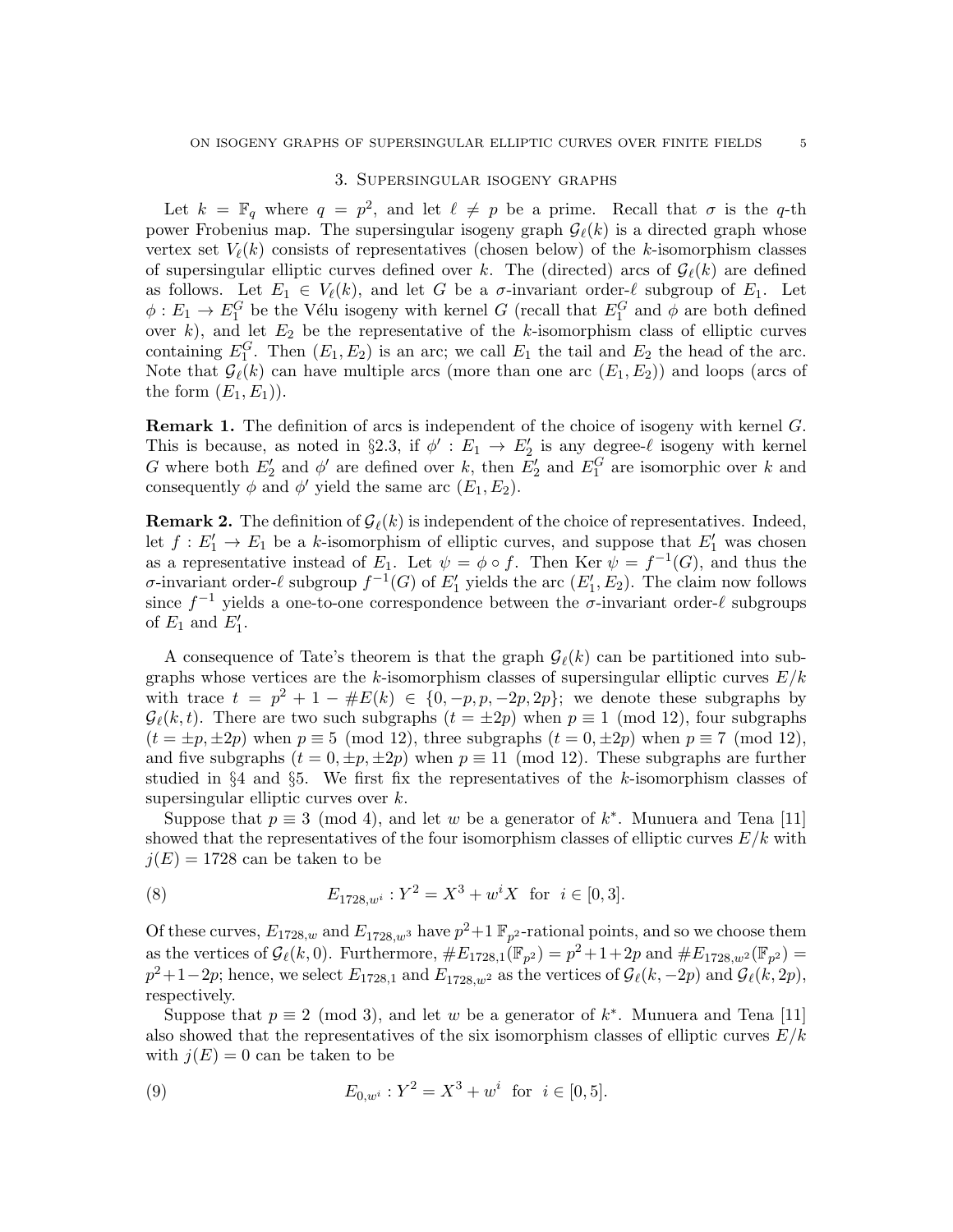Of these curves,  $E_{0,w}$  and  $E_{0,w}$ <sup>5</sup> have  $p^2 + 1 + p \mathbb{F}_{p^2}$ -rational points, and so we choose them as the vertices of  $\mathcal{G}_{\ell}(k, -p)$ . Similarly,  $E_{0,w^2}$  and  $E_{0,w^4}$  have  $p^2 + 1-p$   $\mathbb{F}_{p^2}$ -rational points, and so we choose them as the vertices of  $\mathcal{G}_{\ell}(k, p)$ . Finally,  $\#E_{0,1}(\mathbb{F}_{p^2}) = p^2 + 1 + 2p$  and  $\#E_{0,w^3}(\mathbb{F}_{p^2}) = p^2 + 1 - 2p$ ; hence, we select  $E_{0,1}$  and  $E_{0,w^3}$  as the vertices of  $\mathcal{G}_{\ell}(k, -2p)$ and  $\mathcal{G}_{\ell}(k, 2p)$ , respectively.

If  $j \neq 0,1728$  is supersingular, then  $E_j$  (defined in (1)) and a quadratic twist  $\tilde{E}_j$  are representatives of the two isomorphism classes of elliptic curves with j-invariant equal to j. Furthermore,  $\#E_j(\mathbb{F}_{p^2}) \in \{p^2+1-2p, p^2+1+2p\}$  and  $\#\tilde{E}_j(\mathbb{F}_{p^2}) = 2p^2+2-\#E_j(\mathbb{F}_{p^2})$ . We select  $E_j$  as a vertex in either  $\mathcal{G}_{\ell}(k, -2p)$  or  $\mathcal{G}_{\ell}(k, 2p)$  depending on whether  $\#E_j(\mathbb{F}_{p^2}) =$  $p^2 + 1 + 2p$  or  $p^2 + 1 - 2p$ , and  $\tilde{E}_j$  as a vertex in the other graph.

 $E_{1728,w} E_{1728,w3}$  ,  $E_{1728,w} E_{1728,w}$  $\ell = 2$   $\ell \equiv 1 \pmod{4}$   $\ell \equiv 3 \pmod{4}$  $E_{0,w^2}$   $E_{0,w^4}$  |  $E_{0,w^2}$   $E_{0,w^4}$  |  $E_{0,w^2}$   $E_{0,w^4}$  $\ell = 3$   $\ell \equiv 1 \pmod{3}$   $\ell \equiv 2 \pmod{3}$  $E_{0,w}$   $E_{0,w^5}$   $\Big\vert$   $E_{0,w}$   $E_{0,w^5}$   $\Big\vert$   $E_{0,w}$   $E_{0,w^5}$  $\ell \equiv 3$   $\ell \equiv 1 \pmod{3}$   $\ell \equiv 2 \pmod{3}$  $\mathcal{G}_{\ell}(\mathbb{F}_{p^2}, 0)$  $\mathcal{G}_{\ell}(\mathbb{F}_{p^2}% )\simeq\mathcal{G}_{\ell}(\mathbb{F}_{p^2})^2$  $\mathcal{G}_{\ell}(\mathbb{F}_{p^2}, p)$ 

4. THE SUBGRAPHS  $\mathcal{G}_{\ell}(\mathbb{F}_{p^2},0)$  and  $\mathcal{G}_{\ell}(\mathbb{F}_{p^2} \pm p)$ 

FIGURE 1. The small subgraphs of  $\mathcal{G}_{\ell}(\mathbb{F}_{p^2})$ ,  $p \equiv 11 \pmod{12}$ .

For a supersingular elliptic curve E defined over a finite field  $\mathbb{F}_q$  of characteristic  $> 3$ , we denote by End(E) the ring of endomorphisms of E defined over  $\mathbb{F}_q$  and by  $K =$  $\text{End}(E)\otimes_{\mathbb{Z}}\mathbb{Q}$  the corresponding endomorphism algebra. We will use the following classical result of Waterhouse [18] (see also Theorem 2.1 in [3]) to describe the arcs in the subgraphs  $\mathcal{G}_{\ell}(\mathbb{F}_{p^2},0)$  and  $\mathcal{G}_{\ell}(\mathbb{F}_{p^2} \pm p)$  as depicted in Figure 1.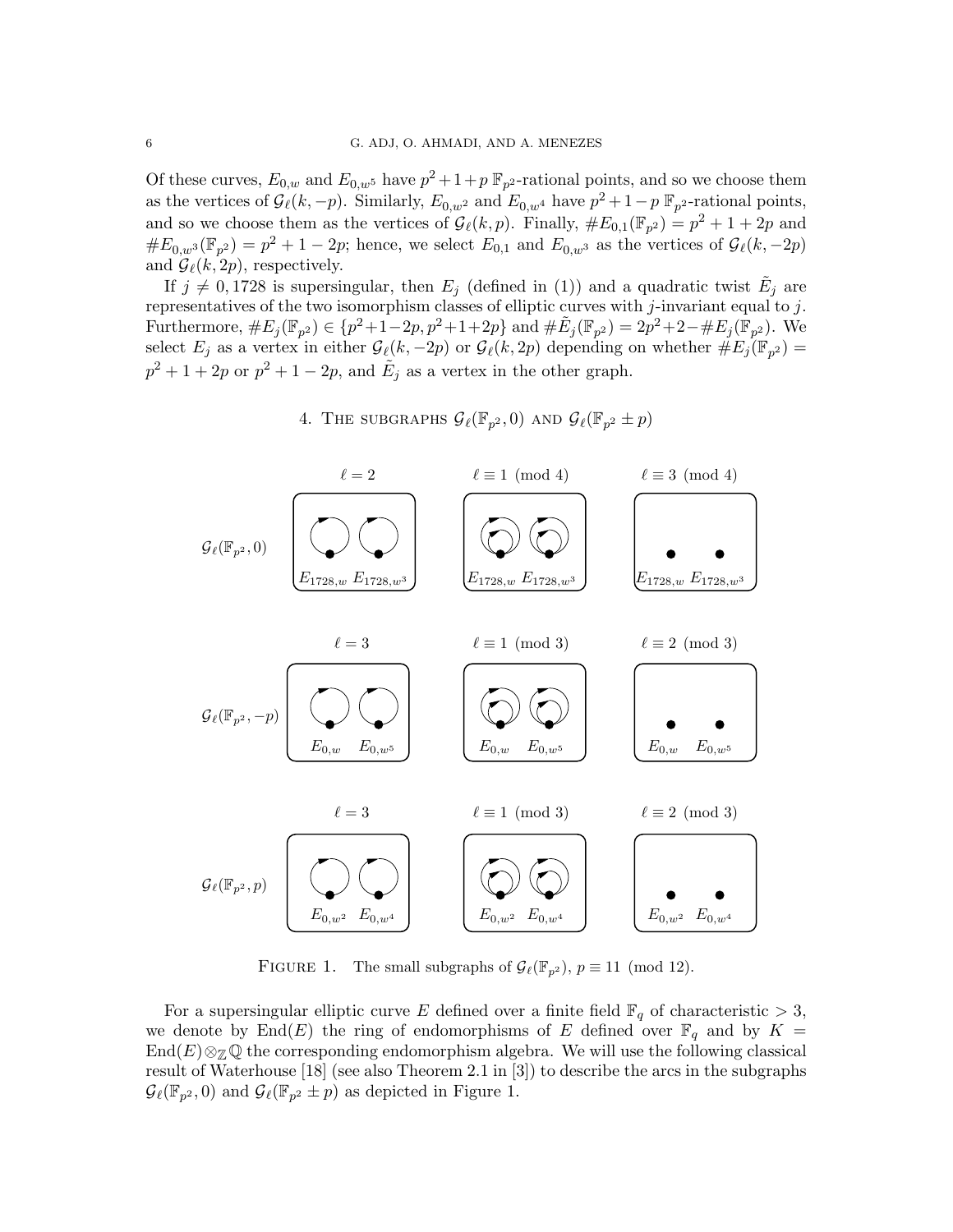**Theorem 2.** Let E be a supersingular elliptic curve defined over  $\mathbb{F}_q = \mathbb{F}_{p^n}$  with  $p > 3$ , and let  $t = q + 1 - \#E(\mathbb{F}_q)$ . Then one of the following holds:

- (i) *n* is even and  $t = \pm 2\sqrt{q}$ ;
- (i) *n* is even and  $t = \pm 2\sqrt{q}$ ;<br>(ii) *n* is even,  $p \equiv 2 \pmod{3}$  and  $t = \pm \sqrt{q}$ ;
- (iii) *n* is even,  $p \equiv 3 \pmod{4}$  and  $t = 0$ ;
- (iv) *n* is odd and  $t = 0$ .

Let  $\sigma$  be the q-power Frobenius endomorphism of E. In case (i), K is a quaternion algebra over  $\mathbb{Q}$ ,  $\sigma$  is a rational integer, and End(E) is a maximal order in K. In cases (ii), (iii) and (iv),  $K = \mathbb{Q}(\sigma)$  is an imaginary quadratic number field and End(E) is an order in K with conductor coprime to p.

4.1. The subgraph  $\mathcal{G}_{\ell}(\mathbb{F}_{p^2}, 0)$ . Let  $q = p^2$  where  $p \equiv 3 \pmod{4}$ , w is a generator of  $\mathbb{F}_q^*$ , and  $\ell \neq p$  is a prime. The graph  $\mathcal{G}_{\ell}(\mathbb{F}_{p^2}, 0)$  has two vertices,  $E_{1728,w}$  and  $E_{1728,w^3}$ ; to ease the notation we will call them  $E_w$  and  $E_{w^3}$  in this section.

**Theorem 3.** Let  $p > 3$  and  $\ell$  be primes with  $p \equiv 3 \pmod{4}$  and  $\ell \neq p$ .

- (i)  $\mathcal{G}_2(\mathbb{F}_{p^2},0)$  has exactly two arcs, one loop at each of its two vertices.
- (ii) If  $\ell \equiv 3 \pmod{4}$ , then  $\mathcal{G}_{\ell}(\mathbb{F}_{p^2}, 0)$  has no arcs.
- (iii) If  $\ell \equiv 1 \pmod{4}$ , then  $\mathcal{G}_{\ell}(\mathbb{F}_{p^2},0)$  has exactly four arcs, two loops at each of its two vertices.

*Proof.* We describe the arcs originating at  $E_w$ . Notice that these arcs are exactly the degree- $\ell$  endomorphisms of  $E_w$ , i.e., the non-unit factors of  $\ell$  in End( $E_w$ ). The case  $E_w$ <sup>3</sup> case is similar.

Since  $t = 0$ , by Theorem 2,  $\text{End}(E_w)$  is an order in  $K = \mathbb{Q}(\sigma)$  with conductor c coprime to p. The characteristic polynomial of the  $p^2$ -power Frobenius map  $\sigma$  is  $Z^2 + p^2$ , and so we have  $K = \mathbb{Q}(\sqrt{-p^2}) = \mathbb{Q}(i)$  whose maximal order is  $\mathbb{Z}[i]$ , the Gaussian integers. Since  $\sigma$  and multiplication by integers are in End $(E_w)$ , we have

$$
\mathbb{Z}[\sigma] = \mathbb{Z}[ip] \subseteq \text{End}(E_w) \subseteq \mathbb{Z}[i].
$$

Thus, the conductor c of  $\text{End}(E_w)$  divides the conductor p of  $\mathbb{Z}[\sigma]$ , whence  $c = 1$  and  $\text{End}(E_w) = \mathbb{Z}[i]$ . We have the following cases.

- (i) If  $\ell = 2$ , then  $\ell$  factors as  $2 = i(i 1)^2$ . Hence, since  $\mathbb{Z}[i]$  is a unique factorization domain, there is a unique degree- $\ell$  endomorphism of  $E_w$ .
- (ii) If  $\ell \equiv 3 \pmod{4}$ , then  $\ell$  is prime in  $\mathbb{Z}[i]$ . Thus, there are no degree- $\ell$  endomorphisms.
- (iii) If  $\ell \equiv 1 \pmod{4}$ , then  $\ell$  splits as  $\ell = \alpha \overline{\alpha}$  for some Gaussian prime  $\alpha$ . Hence, there are exactly two degree- $\ell$  endomorphisms of  $E_w$ .

 $\Box$ 

4.2. The subgraphs  $\mathcal{G}_{\ell}(\mathbb{F}_{p^2}, \pm p)$ . Let  $q = p^2$  where  $p \equiv 2 \pmod{3}$ , w is a generator of  $\mathbb{F}_q^*$ , and  $\ell \neq p$  is a prime. The graph  $\mathcal{G}_{\ell}(\mathbb{F}_{p^2}, -p)$  has two vertices,  $E_{0,w}$  and  $E_{0,w}$ <sup>5</sup>; to ease the notation we will call them  $E_w$  and  $E_{w^5}$  in this section.

**Theorem 4.** Let  $p > 3$  and  $\ell$  be primes with  $p \equiv 2 \pmod{3}$  and  $\ell \neq p$ .

- (i)  $\mathcal{G}_3(\mathbb{F}_{p^2}, -p)$  has exactly two arcs, one loop at each of its two vertices.
- (ii) If  $\ell \equiv 2 \pmod{3}$ , then  $\mathcal{G}_{\ell}(\mathbb{F}_{p^2}, -p)$  has no arcs.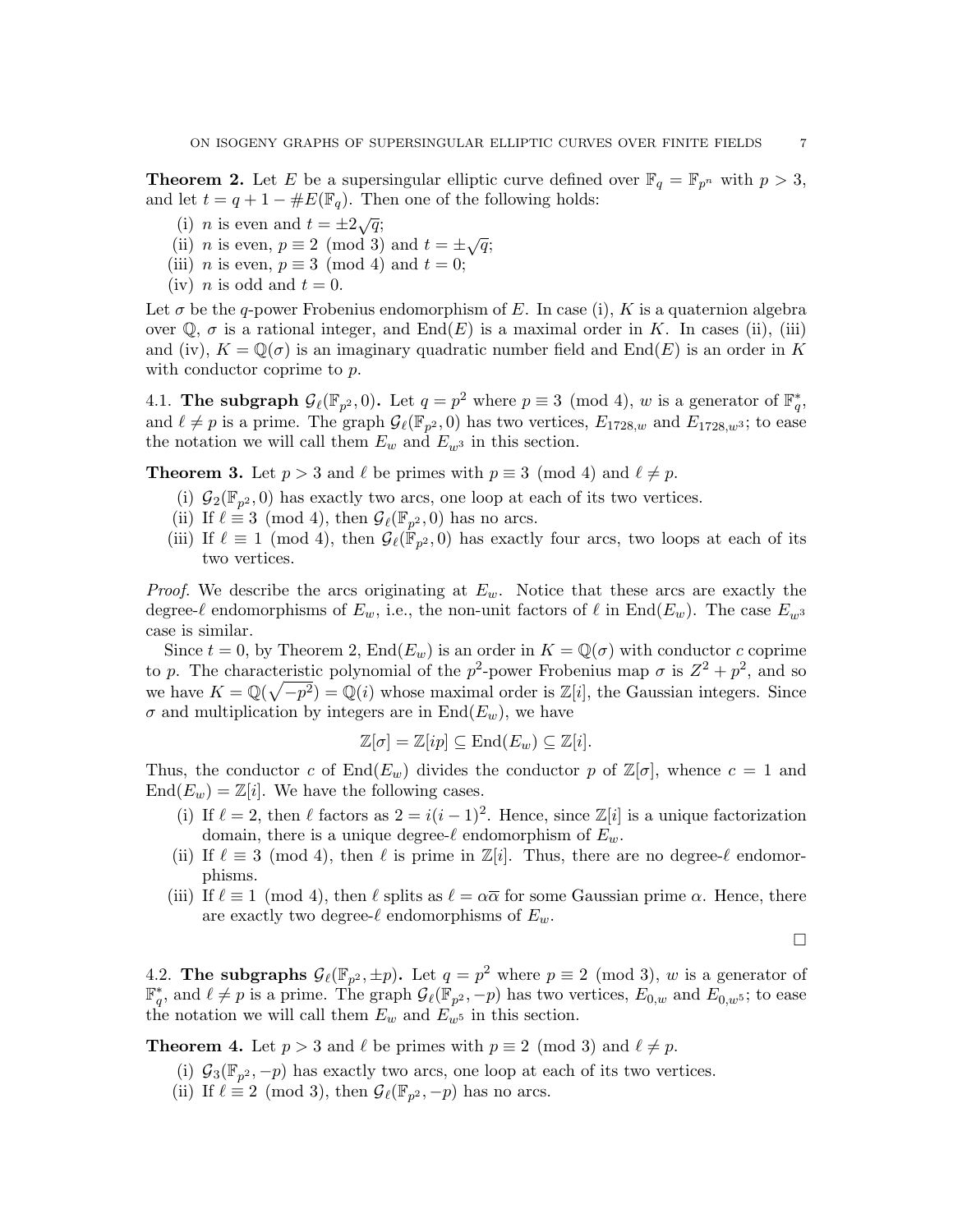(iii) If  $\ell \equiv 1 \pmod{3}$ , then  $\mathcal{G}_{\ell}(\mathbb{F}_{p^2}, -p)$  has exactly four arcs, two loops at each of its two vertices.

*Proof.* We describe the arcs originating at  $E_w$ . Notice that these arcs are exactly the degree- $\ell$  endomorphisms of  $E_w$ , i.e., the non-unit factors of  $\ell$  in End( $E_w$ ). The  $E_{w^5}$  case is similar.

Since  $t = -p$ , by Theorem 2, End $(E_w)$  is an order in  $K = \mathbb{Q}(\sigma)$  with conductor c coprime to p. The characteristic polynomial of the p<sup>2</sup>-power Frobenius map  $\sigma$  is  $Z^2 + pZ + p^2$ , and thus we have  $K = \mathbb{Q}(\sqrt{-3})$ . Hence, the maximal order of K is Eisentein integers  $\mathbb{Z}[\lambda]$ where  $\lambda = (-1 + \sqrt{3})/2$ . Since  $\sigma$  and multiplication by integers are in End $(E_w)$ , we have

$$
\mathbb{Z}[\sigma] = \mathbb{Z}[\lambda p] \subseteq \text{End}(E_w) \subseteq \mathbb{Z}[\lambda].
$$

Thus, the conductor c of  $End(E_w)$  divides the conductor p of  $\mathbb{Z}[\sigma]$ , whence  $c = 1$  and  $\text{End}(E_w) = \mathbb{Z}[\lambda]$ . We have the following cases.

- (i) If  $\ell = 3$ , then  $\ell$  factors as  $3 = -\lambda^2(1 \lambda)^2$ . Hence, since  $\mathbb{Z}[\lambda]$  is a unique factorization domain, there is a unique degree- $\ell$  endomorphism of  $E_w$ .
- (ii) If  $\ell \equiv 2 \pmod{3}$ , then  $\ell$  is prime in  $\mathbb{Z}[\lambda]$ . Thus there are no degree- $\ell$  endomorphisms.
- (iii) If  $\ell \equiv 1 \pmod{3}$ , then  $\ell$  splits as  $\ell = \alpha \overline{\alpha}$  for some Eisentein prime  $\alpha$ . Hence, there are exactly two degree- $\ell$  endomorphisms of  $E_w$ .

 $\Box$ 

The proof of Theorem 5 is similar to that of Theorem 4.

**Theorem 5.** Let  $p > 3$  and  $\ell$  be primes with  $p \equiv 2 \pmod{3}$  and  $\ell \neq p$ .

- (i)  $\mathcal{G}_3(\mathbb{F}_{p^2}, p)$  has exactly two arcs, one loop at each of its two vertices.
- (ii) If  $\ell \equiv 2 \pmod{3}$ , then  $\mathcal{G}_{\ell}(\mathbb{F}_{p^2}, p)$  has no arcs.
- (iii) If  $\ell \equiv 1 \pmod{3}$ , then  $\mathcal{G}_{\ell}(\mathbb{F}_{p^2}, p)$  has exactly four arcs, two loops at each of its two vertices.

# 5. The subgraphs  $\mathcal{G}_{\ell}(\mathbb{F}_{p^2}, \pm 2p)$

As noted in §3, the vertices in  $\mathcal{G}_{\ell}(\mathbb{F}_{p^2}, -2p)$  have distinct *j*-invariants. Moreover, there is a one-to-one correspondence between the vertices in  $\mathcal{G}_{\ell}(\mathbb{F}_{p^2}, -2p)$  and the vertices in  $\mathcal{G}_{\ell}(\mathbb{F}_{p^2}, 2p)$ ; namely, if E is a vertex in  $\mathcal{G}_{\ell}(\mathbb{F}_{p^2}, -2p)$  then the chosen quadratic twist  $\tilde{E}$  is a vertex in  $\mathcal{G}_{\ell}(\mathbb{F}_{p^2}, 2p)$ . Now, the characteristic polynomial of the q-power Frobenius map  $\sigma$  acting on any vertex E in  $\mathcal{G}_{\ell}(\mathbb{F}_{p^2}, -2p)$  is  $Z^2 + 2pZ + p^2 = (Z + p)^2$ , so  $(\sigma + [p])^2 = 0$ . Since nonzero endomorphisms are surjective, we must have  $\sigma + [p] = 0$ . Hence  $\sigma = [-p]$ and all order- $\ell$  subgroups of E are  $\sigma$ -invariant. It follows that every vertex in  $\mathcal{G}_{\ell}(\mathbb{F}_{p^2}, -2p)$ has outdegree  $\ell + 1$ . Similarly, every vertex in  $\mathcal{G}_{\ell}(\mathbb{F}_{p^2}, 2p)$  has outdegree  $\ell + 1$ .

By Theorem 1, the j-invariants of the heads of arcs with tail E in  $\mathcal{G}_{\ell}(\mathbb{F}_{p^2}, -2p)$  are precisely the roots of  $\Phi_{\ell}(j(E), Y)$  (all  $\ell + 1$  of which lie in  $\mathbb{F}_{p^2}$ ). These roots are also the j-invariants of the heads of arcs with tail  $\tilde{E}$  in  $\mathcal{G}_{\ell}(\mathbb{F}_{p^2}, 2p)$ . Hence the directed graphs  $\mathcal{G}_{\ell}(\mathbb{F}_{p^2}, -2p)$  and  $\mathcal{G}_{\ell}(\mathbb{F}_{p^2}, 2p)$  are isomorphic.

Sutherland [15] defines the isogeny graph  $\mathcal{H}_{\ell}(\overline{\mathbb{F}}_{p^2})$  to have vertex set  $\overline{\mathbb{F}}_{p^2}$  and arcs  $(j_1, j_2)$ present with multiplicity equal to the multiplicity of  $j_2$  as a root of  $\Phi_{\ell}(j_1, Y)$  in  $\overline{\mathbb{F}}_{p^2}$ . The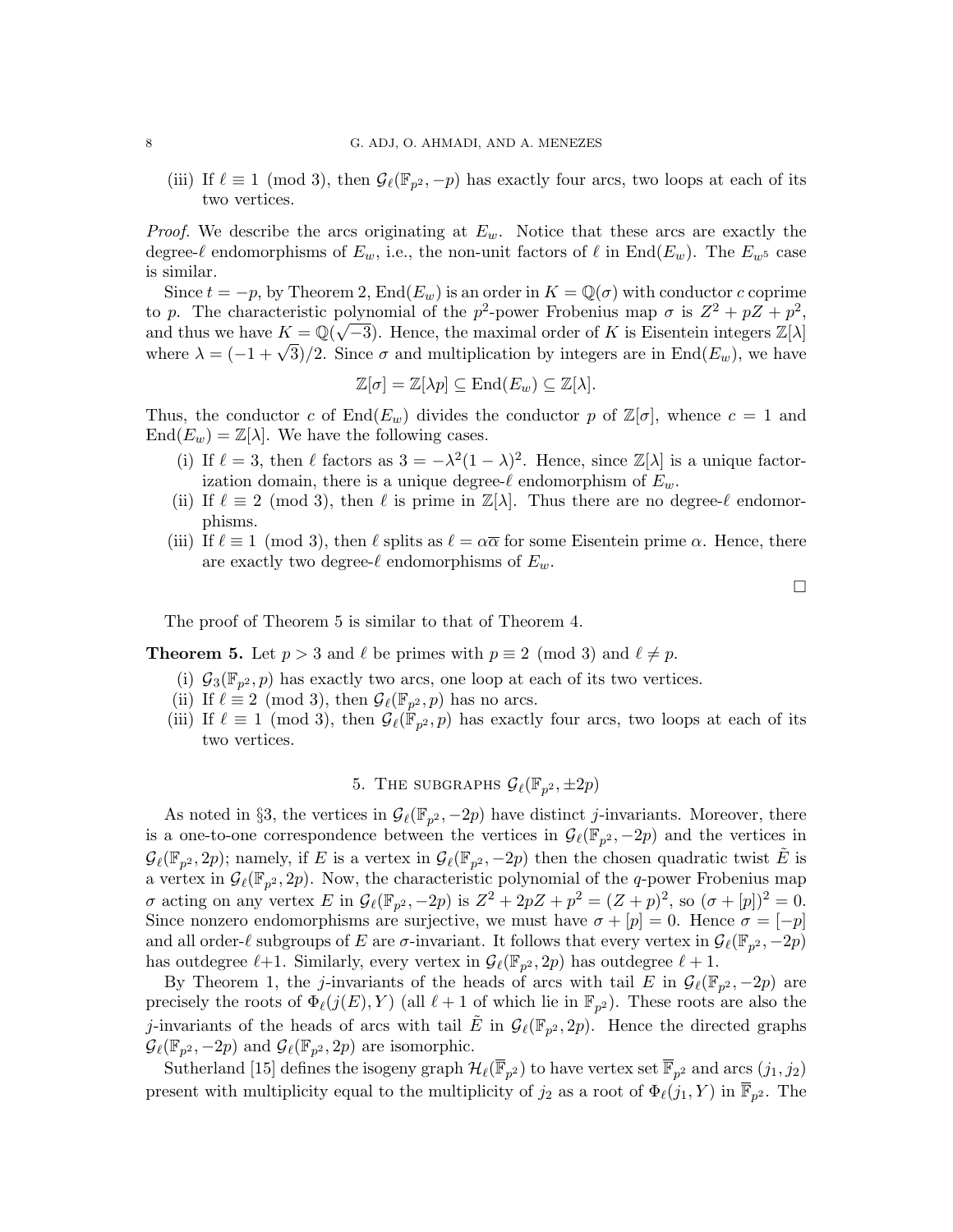following folklore result shows that  $\mathcal{G}_{\ell}(\overline{\mathbb{F}}_{p^2})$ , the supersingular component of  $\mathcal{H}_{\ell}(\overline{\mathbb{F}}_{p^2})$ , is isomorphic to  $\mathcal{G}_{\ell}(\mathbb{F}_{p^2}, -2p)$ .

**Theorem 6.**  $\mathcal{G}_{\ell}(\mathbb{F}_{p^2}, -2p)$  and  $\mathcal{G}_{\ell}(\mathbb{F}_{p^2})$  are isomorphic.

*Proof.* Recall that every supersingular elliptic curves over  $\overline{\mathbb{F}}_{p^2}$  is isomorphic to one defined over  $\mathbb{F}_{p^2}$ . Hence the map  $\beta: E \mapsto j(E)$  is a bijection between the vertex sets of  $\mathcal{G}_{\ell}(\mathbb{F}_{p^2}, -2p)$  and  $\mathcal{G}_{\ell}(\overline{\mathbb{F}}_{p^2})$ . Now, let  $(E_1, E_2)$  be an arc of multiplicity  $c \geq 0$  in  $\mathcal{G}_{\ell}(\mathbb{F}_{p^2}, -2p)$ . By Theorem 1,  $j(E_2)$  is a root of multiplicity c of  $\Phi_{\ell}(j(E_1), Y)$ . Hence  $(j(E_1), j(E_2))$  is an arc of multiplicity c in  $\mathcal{G}_{\ell}(\overline{\mathbb{F}}_{p^2})$ . Thus,  $\beta$  preserves arcs and  $\mathcal{G}_{\ell}(\mathbb{F}_{p^2}, -2p) \cong \mathcal{G}_{\ell}(\overline{\mathbb{F}}_{p^2})$ .

5.1. **Indegree.** Suppose that p is prime and let E be a vertex in  $\mathcal{G}_{\ell}(\mathbb{F}_{p^2}, -2p)$ . Then all automorphisms of E are defined over  $\mathbb{F}_{p^2}$ ; we denote the group of all automorphisms of E by Aut(E). Recall from §2.1 that  $\#\text{Aut}(E) = 4, 6$  or 2 depending on whether  $j(E) = 1728$ ,  $j(E) = 0$  or  $j(E) \neq 0, 1728$ .

Let  $\ell \neq p$  be a prime. Let  $E_1, E_2$  be two vertices in  $\mathcal{G}_{\ell}(\mathbb{F}_{p^2}, -2p)$ , and let  $\phi_1, \phi_2 : E_1 \to$  $E_2$  be two degree- $\ell \mathbb{F}_{p^2}$ -isogenies. We say that  $\phi_1$  and  $\phi_2$  are *equivalent* if they have the same kernel, or, equivalently, if there exists  $\rho_2 \in \text{Aut}(E_2)$  such that  $\phi_2 = \rho_2 \circ \phi_1$ . Thus, the arcs  $(E_1, E_2)$  in  $\mathcal{G}_{\ell}(\mathbb{F}_{p^2}, -2p)$  can be seen as the classes of equivalent degree- $\ell \mathbb{F}_{p^2}$ -isogenies from  $E_1$  to  $E_2$ . We define  $\phi_1$  and  $\phi_2$  to be *automorphic* if there exists  $\rho_1 \in \text{Aut}(E_1)$  such that  $\phi_2$  and  $\phi_1 \circ \rho_1$  are equivalent. Hence, if  $\phi_1$  and  $\phi_2$  are automorphic then there exist  $\rho_1 \in \text{Aut}(E_1)$  and  $\rho_2 \in \text{Aut}(E_2)$  such that  $\phi_2 = \rho_2 \circ \phi_1 \circ \rho_1$ . Since  $\hat{\phi}_2 = \rho_1^{-1} \circ \hat{\phi}_1 \circ \rho_2^{-1}$ , it follows that the duals of automorphic isogenies are automorphic.

**Theorem 7.** Let E be a vertex in  $\mathcal{G}_{\ell}(\mathbb{F}_{p^2}, -2p)$  and let  $n = \# \text{Aut}(E)/2$ . Let a and b denote the number of arcs  $(E, E_{1728})$  and arcs  $(E, E_0)$  in  $\mathcal{G}_{\ell}(\mathbb{F}_{p^2}, -2p)$ , respectively. Then the indegree of E is  $(\ell + a + 2b + 1)/n$ .

*Proof.* Let  $E_1$ ,  $E_2$  be two vertices in  $\mathcal{G}_{\ell}(\mathbb{F}_{p^2}, -2p)$ , and let  $Aut(E_i) = \langle \rho_i \rangle$  and  $n_i =$  $\#\text{Aut}(E_i)/2$  for  $i = 1, 2$ . Let  $\phi: E_1 \to E_2$  be a degree- $\ell \ \mathbb{F}_{p^2}$ -isogeny.

Suppose first that the kernel of  $\phi$  is not an eigenspace of  $\rho_1$ . Consider the set

$$
\mathcal{A} = \{ \rho_2^j \circ \phi \circ \rho_1^i \; : \; 0 \le i < 2n_1, \; 0 \le j < 2n_2 \}
$$

of isogenies automorphic to  $\phi$ . Since  $\rho_i^{n_i} = -1$  for  $i \in \{1, 2\}$ , we have

$$
\mathcal{A} = \{ \rho_2^j \circ \phi \circ \rho_1^i \; : \; 0 \leq i < n_1, \; 0 \leq j < 2n_2 \}.
$$

One can check that if  $(i, j) \neq (i', j')$  where  $0 \leq i, i' < n_1$  and  $0 \leq j, j' < 2n_2$ , then ρ j  $i_2^j \circ \phi \circ \rho_1^i = \rho_2^{j'}$  $j'$  ο φ ο  $ρ_1^{i'}$  $i'$  implies that the kernel of  $\phi$  is an eigenspace of  $\rho_1$ . Hence the set A has size exactly  $2n_1n_2$  and the isogenies in A can be partitioned into  $n_1$  classes of equivalent isogenies, each class comprised of  $2n_2$  isogenies. Similarly, the set

$$
\hat{\mathcal{A}} = \{ \rho^i_1 \circ \hat{\phi} \circ \rho^j_2 \ : \ 0 \leq i < 2n_1, \ 0 \leq j < 2n_2 \}
$$

of dual isogenies can be partitioned into  $n_2$  classes of equivalent isogenies, each class comprised of  $2n_1$  isogenies. Consequently,  $\phi$  generates  $n_1$  different arcs  $(E_1, E_2)$  and  $\phi$ generates  $n_2$  different arcs  $(E_2, E_1)$ . Because duals of automorphic isogenies are automorphic, if there is another degree- $\ell \mathbb{F}_{p^2}$ -isogeny  $\psi$  from  $E_1$  to  $E_2$  not automorphic to  $\phi$ , then  $\psi$  (resp.  $\hat{\psi}$ ) generates a set of  $n_1$  (resp.  $n_2$ ) arcs  $(E_1, E_2)$  (resp.  $(E_2, E_1)$ ) disjoint from those generated by  $\phi$  (resp.  $\hat{\phi}$ ). Therefore, the number  $r_{\text{out}}$  of arcs  $(E_1, E_2)$  generated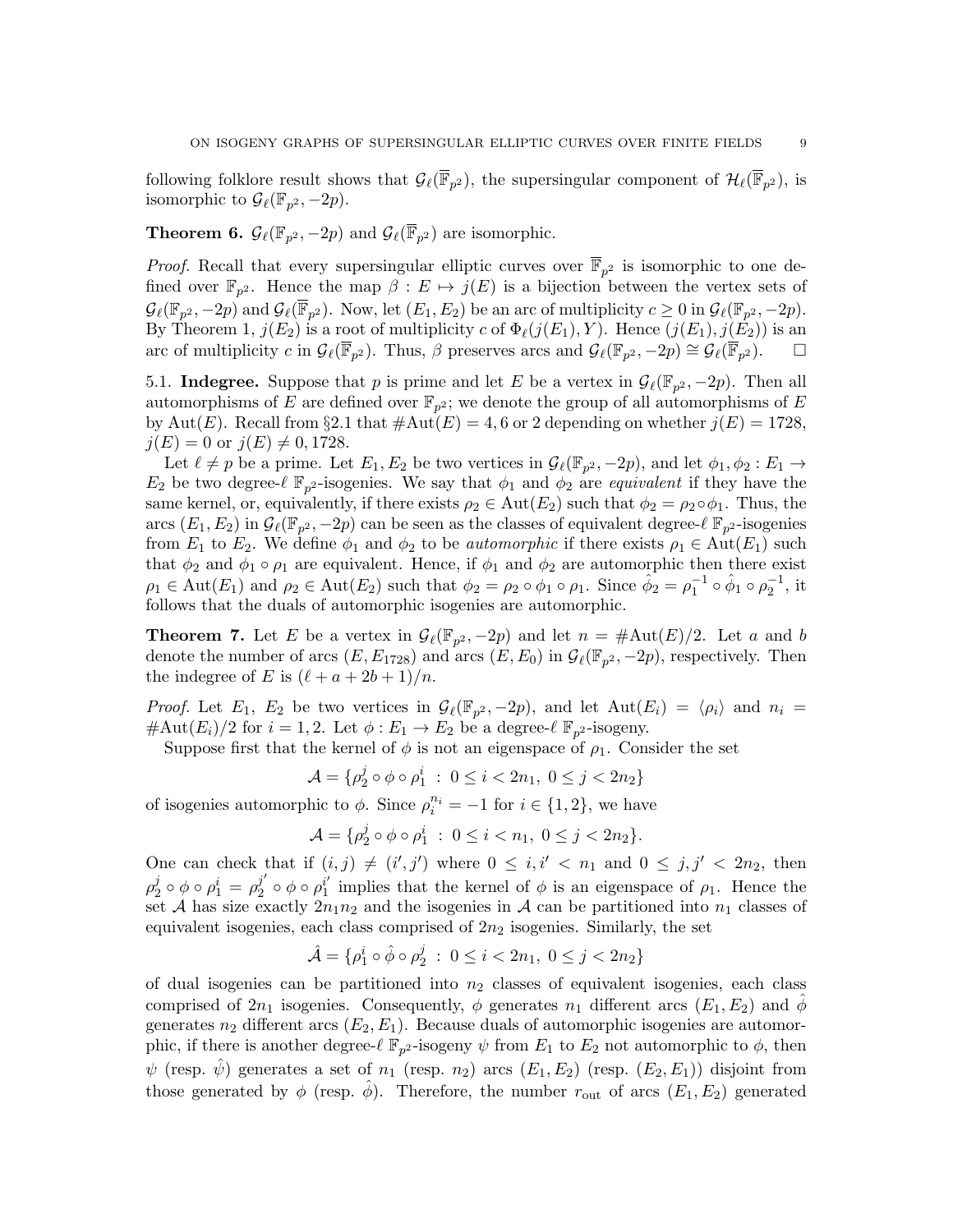by isogenies whose kernels are not eigenspaces of  $\rho_1$  and the number  $r_{\rm in}$  of arcs  $(E_2, E_1)$ generated by their duals are multiples of  $n_1$  and  $n_2$ , respectively. Moreover, we have

$$
r_{\rm in} = \frac{n_2 \cdot r_{\rm out}}{n_1}.
$$

Suppose now that the kernel of  $\phi$  is an eigenspace of  $\rho_1$ . This scenario occurs only if  $E_1$ has j-invariant 1728 or 0. Suppose  $E_1$  has j-invariant 1728, and let  $\rho_1$  be the automorphism  $(x, y) \mapsto (-x, iy)$  where  $i \in \mathbb{F}_{p^2}$  satisfies  $i^2 = -1$ . Denote by G the kernel of  $\phi$ , and let  $\phi': E_1 \to E_1^G$  denote the Vélu isogeny. By (5),  $E_1^G$  has equation  $Y^2 = X^3 + aX - 7w$ for some  $a \in \mathbb{F}_{p^2}$  and  $w = \sum_{Q \in G^*} (5x_Q^3 + 3x_Q)$ . Since  $\rho_1(G) = G$ , if  $(x, y) \in G$  then  $(-x, iy) \in G$ . Hence  $w = 0$  and we conclude that  $E_1^G$  is isomorphic to  $E_1$  over  $\mathbb{F}_{p^2}$ , i.e.,  $E_2 = E_1$ . A similar argument using the automorphism  $(x, y) \mapsto (\eta x, -y)$  with  $\eta \in \mathbb{F}_{p^2}$ satisfying  $\eta^2 + \eta + 1 = 0$  shows that we also have  $E_2 = E_1$  when the *j*-invariant of  $E_1$  is 0. Thus, if the kernel of  $\phi$  is an eigenspace of  $\rho_1$ , the arcs generated by  $\phi$  are loops at  $E_1$ . Therefore, we can generalize (10) to the total number  $t_{\text{out}}$  of arcs  $(E_1, E_2)$  and the total number  $t_{\text{in}}$  of arcs  $(E_2, E_1)$  and obtain

$$
t_{\rm in} = \frac{n_2 \cdot t_{\rm out}}{n_1}.
$$

Now, let E be a vertex in  $\mathcal{G}_{\ell}(\mathbb{F}_{p^2}, -2p)$  and  $n = \# \text{Aut}(E)/2$ . Denote by  $E_j$  the vertex in  $\mathcal{G}_{\ell}(\mathbb{F}_{p^2}, -2p)$  having j-invariant  $j \in \mathbb{F}_{p^2}$ . Let a be the number of arcs  $(E, E_{1728})$  and b the number of arcs  $(E, E_0)$ . Note that the number of arcs  $(E, E_i)$ ,  $j \notin \{0, 1728\}$ , is  $c = \ell - a - b + 1$ . From (11) we have

indegree(E) = 
$$
\frac{c}{n} + \frac{2a}{n} + \frac{3b}{n}
$$
,

whence

indegree(E) = 
$$
\frac{\ell + a + 2b + 1}{n}.
$$

5.2. Loops. Let  $E_{1728}$  and  $E_0$  denote the vertices in  $\mathcal{G}_{\ell}(\mathbb{F}_{p^2}, -2p)$  with j-invariants 1728 and 0. In §5.2.1 and §5.2.2 we investigate the number of loops at  $E_{1728}$  and  $E_0$  in  $\mathcal{G}_{\ell}(\mathbb{F}_{p^2}, -2p)$ . In particular, we determine upper bounds on p for which  $E_0$  and  $E_{1728}$ have unexpected loops, i.e., loops not arising from eigenspaces of the primitive automorphisms of  $E_0$  and  $E_{1728}$ .

5.2.1.  $E_{1728}$  loops. We begin by noting that

$$
\Phi_2(X, 1728) = (X - 1728)(X - 287496)^2.
$$

Since  $287496 - 1728 = 2^3 \cdot 3^6 \cdot 7^2$ , we see that 1728 is a triple root of  $\Phi_2(X, 1728)$  in  $\mathbb{Z}_p[X]$ if  $p = 7$  and a single root if  $p > 7$ . Hence the number of loops at  $E_{1728}$  in  $\mathcal{G}_2(\mathbb{F}_{p^2}, -2p)$  is three if  $p = 7$  and one if  $p > 7$  (and  $p \equiv 3 \pmod{4}$ ).

**Lemma 8.** Let  $p \equiv 3 \pmod{4}$  be a prime, and let  $\ell \neq p$  be an odd prime. Then the number of loops at  $E_{1728}$  is even. Moreover, if  $\ell \equiv 1 \pmod{4}$  then there are at least two loops at  $E_{1728}$ .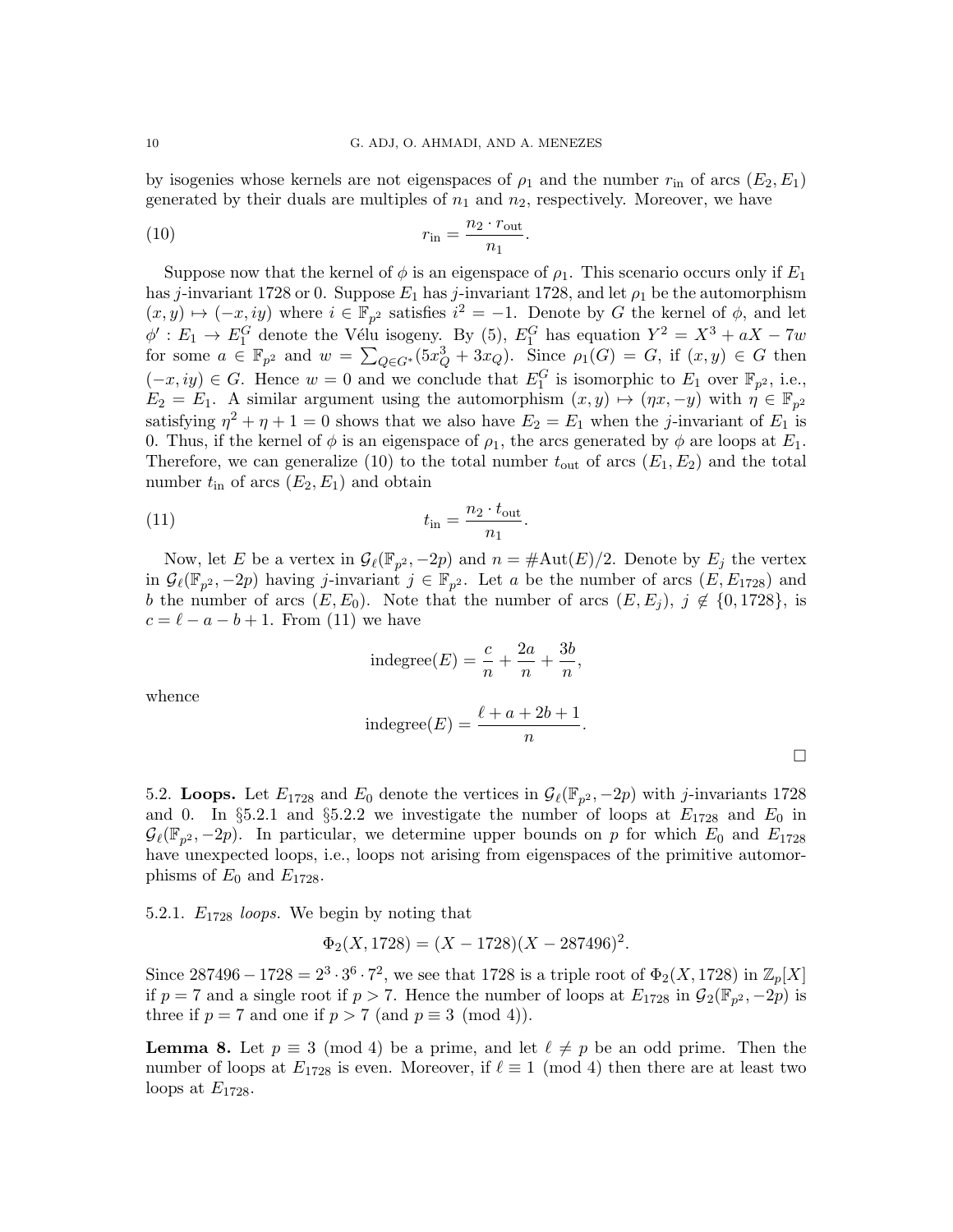*Proof.* Let  $\rho$  denote the automorphism  $(x, y) \mapsto (-x, iy)$  of  $E_{1728}$  where  $i \in \mathbb{F}_{p^2}$  satisfies  $i^2 = -1$ . Since  $\#\text{Aut}(E_{1728})/2 = 2$  we have from the first part of the proof of Theorem 7 that the number of loops at  $E_{1728}$  generated by isogenies whose kernels are not eigenspaces of  $\rho$  is even.

The characteristic polynomial  $Z^2 + 1$  of  $\rho$  splits modulo  $\ell$  if and only if  $\ell \equiv 1 \pmod{4}$ . Hence, if  $\ell \equiv 3 \pmod{4}$  then all the loops at  $E_{1728}$  are generated by isogenies whose kernels are not eigenspaces of  $\rho$  and thus the number of loops is even. Now suppose that  $\ell \equiv 1 \pmod{4}$ . The eigenspaces of  $\rho$  modulo  $\ell$  are two different order- $\ell$  subgroups of  $E_{1728}$ . The second part of the proof of Theorem 7 shows that the arcs generated by these subgroups are loops at  $E_{1728}$ .

Let p be a prime and let  $B_{p,\infty}$  denote the quaternion algebra over Q ramified at p and  $\infty$  with trace Tr and norm N. From [7, Lemma 2.1.1], we have the following result.

**Lemma 9.** Let R be a maximal order of  $B_{p,\infty}$ , and let  $K_1, K_2$  be distinct imaginary quadratic subfields of  $B_{p,\infty}$ . Furthermore, suppse that there exist  $k_i \in R$ ,  $i = 1,2$ , such that  $\{1, k_i\}$  is a Q-basis for  $K_i$ . Then  $p \leq 4N(k_1)N(k_2)$ .

**Theorem 10.** Let  $\ell$  be a fixed prime, and let  $p \equiv 3 \pmod{4}$  be a prime distinct from l. Suppose that  $E_{1728}$  has at least one loop in  $\mathcal{G}_{\ell}(\mathbb{F}_{p^2}, -2p)$  when  $\ell \equiv 3 \pmod{4}$ , and at least three loops when  $\ell \equiv 1 \pmod{4}$ . Then  $p < 4\ell$ .

*Proof.* Let End( $E_{1728}$ ) be the endormorphism ring of  $E_{1728}$ . It is known that End( $E_{1728}$ ) is a maximal order in  $B_{p,\infty}$  [18]. Since End( $E_{1728}$ ) contains the order-4 automorphism  $\rho$ :  $(x, y) \mapsto (-x, iy)$ , where  $i \in \mathbb{F}_{p^2}$  satisfies  $i^2 = -1$ , we have  $\mathbb{Q}(\rho) = \mathbb{Q}(\sqrt{-1}) \subset \text{End}(E_{1728})$ . Suppose that  $E_{1728}$  has a loop in  $\mathcal{G}_{\ell}(\mathbb{F}_{p^2}, -2p)$ , whence there exists  $\alpha \in \text{End}(E_{1728})$  such that  $N(\alpha) = \ell$ . If  $\ell \equiv 3 \pmod{4}$ , then  $\alpha \notin \mathbb{Q}(\rho)$  since  $\ell$  is prime in  $\mathbb{Z}[\rho]$ . On the other hand, if  $\ell \equiv 1 \pmod{4}$ , then  $\ell$  splits uniquely in  $\mathbb{Z}[\rho]$  up to multiplication by units as  $\ell = \delta\bar{\delta}$ . If  $E_{1728}$  has at least three loops in  $\mathcal{G}_{\ell}(\mathbb{F}_{p^2}, -2p)$ , then we can further assume that  $\alpha \neq u\delta$  for all units  $u \in \mathbb{Z}[\rho]$  and again we conclude that  $\alpha \notin \mathbb{Q}(\rho)$ .

Every element  $b \in B_{p,\infty}$  satisfies  $b^2 - \text{Tr}(b)b + \text{N}(b) = 0$ . Now, let  $\gamma = 2\alpha - \text{Tr}(\alpha)$ . Since  $Tr(\gamma) = 0$ , we have  $\gamma^2 = -N(\gamma) < 0$ . Hence  $\mathbb{Q}(\alpha) = \mathbb{Q}(\gamma)$  is an imaginary quadratic field different from  $\mathbb{Q}(\rho)$ . Considering the bases  $\{1,\rho\}$ ,  $\{1,\alpha\}$  for  $\mathbb{Q}(\rho)$ ,  $\mathbb{Q}(\alpha)$ , respectively, Lemma 9 yields  $p \leq 4\ell$ , and as p is a prime number, we conclude that  $p < 4l$ .

5.2.2.  $E_0$  loops. We have

$$
\Phi_2(X,0) = (X - 2^4 \cdot 3^3 \cdot 5^3)^3,
$$

whence 0 is a triple root of  $\Phi_2(X,0)$  in  $\mathbb{Z}_p[X]$  if  $p=5$  and not a root if  $p>5$ . Hence the number of loops at  $E_0$  in  $\mathcal{G}_2(\mathbb{F}_{p^2}, -2p)$  is three if  $p = 5$  and zero if  $p > 5$  (and  $p \equiv 2$ (mod 3)). Similarly, since

$$
\Phi_3(X,0) = X(X - 2^{15} \cdot 3 \cdot 5^3)^3,
$$

we conclude that the number of loops at  $E_0$  in  $\mathcal{G}_3(\mathbb{F}_{p^2}, -2p)$  is four if  $p=5$  and one if  $p > 5$  (and  $p \equiv 2 \pmod{3}$ ).

**Lemma 11.** Let  $p \equiv 2 \pmod{3}$  be a prime, and let  $\ell \neq 3, p$  be an odd prime. If  $\ell \equiv 2$ (mod 3), then the number of loops at  $E_0$  is  $\equiv 0 \pmod{3}$ . If  $\ell \equiv 1 \pmod{3}$ , then the number of loops at  $E_0$  is  $\equiv 2 \pmod{3}$ .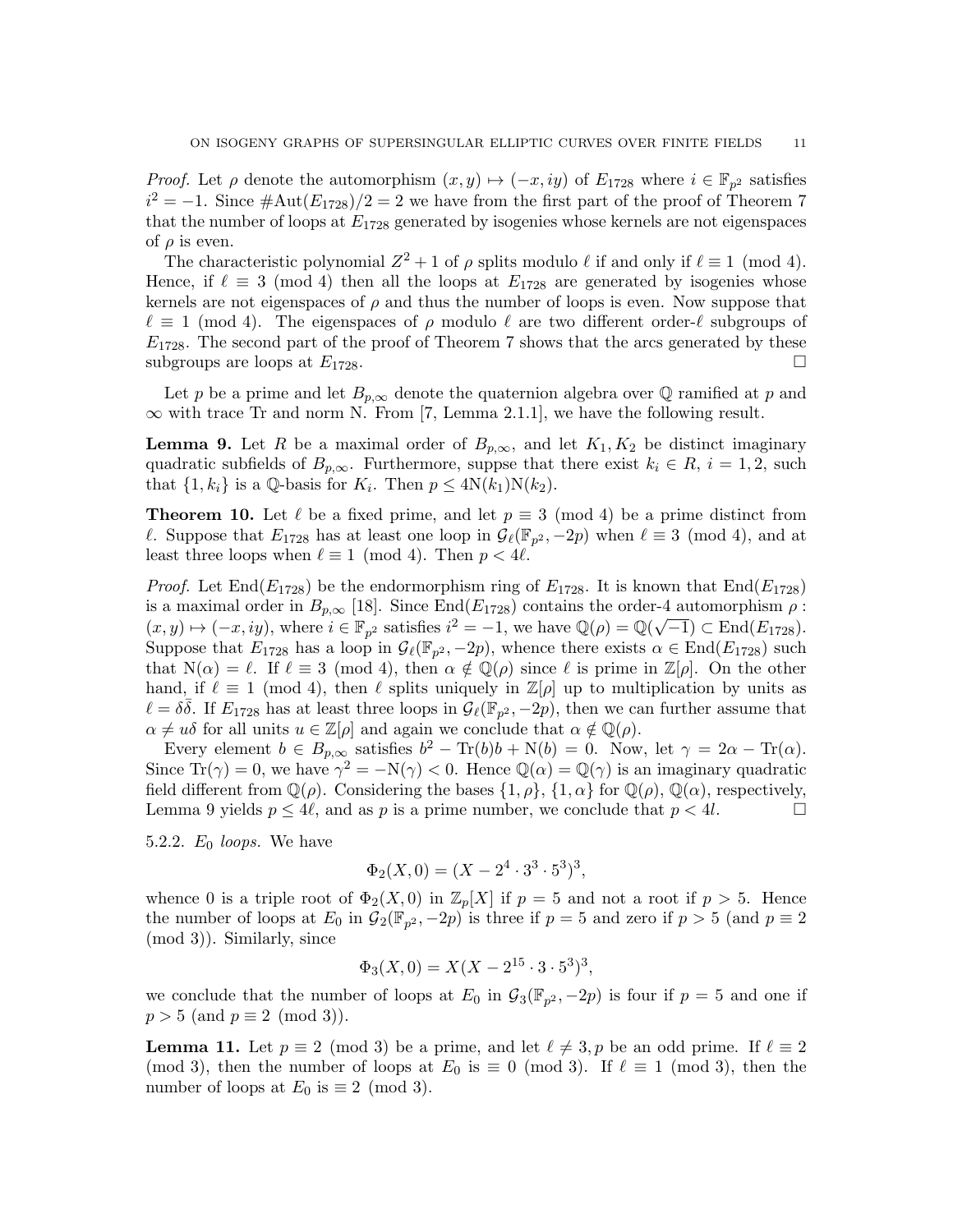*Proof.* Similar to the proof of Lemma 8.

**Theorem 12.** Let  $\ell$  be a fixed prime. Let  $p \equiv 2 \pmod{3}$ ,  $p \neq \ell$ , be a prime for which  $E_0$  has at least one loop in  $\mathcal{G}_{\ell}(\mathbb{F}_{p^2}, -2p)$  if  $\ell \equiv 2 \pmod{3}$  or at least three loops if  $\ell \equiv 1$ (mod 3). Then  $p < 4\ell$ .

*Proof.* Similar to the proof of Theorem 10.  $\Box$ 

For primes  $\ell \equiv 1 \pmod{4}$  (resp.  $\ell \equiv 3 \pmod{4}$ ), let  $p_{1728}^1(\ell)$  (resp.  $p_{1728}^3(\ell)$ ) denote the largest prime  $p \equiv 3 \pmod{4}$ ,  $p \neq \ell$ , for which  $E_{1728}$  has at least three loops (resp. at least one loop) in  $\mathcal{G}_{\ell}(\mathbb{F}_{p^2}, -2p)$ . Similarly, for odd primes  $\ell \equiv 1 \pmod{3}$  (resp.  $\ell \equiv 2$ (mod 3)), let  $p_0^1(\ell)$  (resp.  $p_0^2(\ell)$ ) denote the largest prime  $p \equiv 2 \pmod{3}$ ,  $p \neq \ell$ , for which  $E_0$  has at least three loops (resp. at least one loop) in  $\mathcal{G}_{\ell}(\mathbb{F}_{p^2}, -2p)$ . Table 1 lists  $p_{1728}^1(\ell)$ ,  $p_{1728}^3(\ell), p_0^1(\ell), p_0^2(\ell)$  for all primes  $\ell \leq 283$ . These values were obtained by factoring the relevant values of the modular polynomial  $\Phi_{\ell}$ ; the modular polynomials were obtained from Sutherland's database [1, 16]. For example,  $p_{1728}^3(\ell)$  is the largest prime factor of  $\Phi_{\ell}(1728, 1728)$  that is congruent to 3 modulo 4. Table 1 indicates that the bounds  $p_{1728}^1(\ell) < 4\ell$  and  $p_{1728}^3(\ell) < 4\ell$  are tight, and suggests a tighter upper bound of 3 $\ell$  for  $p_0^{\{1\}}(\ell)$  and  $p_0^2(\ell)$ .

| $\ell$                | 3                        | $\overline{5}$           | $7^{\circ}$              | 11                       | 13                                | 17                              | 19                       | 23                              | 29                       | 31                                                                                                                                                                                                                                                                                                                           | 37                                                                                                                                                                                                                                                                                                                           | 41                                                                                                                       | 43                       | 47                                | $53\,$     |
|-----------------------|--------------------------|--------------------------|--------------------------|--------------------------|-----------------------------------|---------------------------------|--------------------------|---------------------------------|--------------------------|------------------------------------------------------------------------------------------------------------------------------------------------------------------------------------------------------------------------------------------------------------------------------------------------------------------------------|------------------------------------------------------------------------------------------------------------------------------------------------------------------------------------------------------------------------------------------------------------------------------------------------------------------------------|--------------------------------------------------------------------------------------------------------------------------|--------------------------|-----------------------------------|------------|
| $p_{1728}^1(\ell)$    | $\overline{\phantom{0}}$ | 19                       | $\equiv$                 | $\overline{\phantom{0}}$ | 47                                | 67                              | $\overline{\phantom{m}}$ | $\overline{\phantom{a}}$        | 107                      | $\sim$                                                                                                                                                                                                                                                                                                                       | 139                                                                                                                                                                                                                                                                                                                          | 163                                                                                                                      | $\sim$                   | $\overline{\phantom{a}}$          | 211        |
| $p_{1728}^3(\ell)$    | 11                       | $\qquad \qquad -$        | 23                       |                          |                                   |                                 | 71                       | 83                              | $\overline{\phantom{m}}$ | 107                                                                                                                                                                                                                                                                                                                          | $\sim$ $-$                                                                                                                                                                                                                                                                                                                   |                                                                                                                          | 167                      | 179                               |            |
| $p_0^1(\ell)$         |                          |                          | 17                       |                          | 23                                | $\overline{\phantom{m}}$        | 53                       | $\hspace{0.1mm}-\hspace{0.1mm}$ | $\overline{\phantom{m}}$ | 89                                                                                                                                                                                                                                                                                                                           | 107                                                                                                                                                                                                                                                                                                                          | $\overline{\phantom{m}}$                                                                                                 | 113                      | $\sim$ $-$                        |            |
| $p_0^2(\ell)$         |                          | 11                       |                          |                          |                                   | 47                              | $\overline{\phantom{m}}$ | 53                              | 83                       | $\hspace{0.1mm}$                                                                                                                                                                                                                                                                                                             |                                                                                                                                                                                                                                                                                                                              | 107                                                                                                                      | $\overline{\phantom{0}}$ | 137                               | 131        |
|                       | 59                       | 61                       | 67                       | 71                       | 73                                | 79                              | 83                       | 89                              | 97                       | 101                                                                                                                                                                                                                                                                                                                          | 103                                                                                                                                                                                                                                                                                                                          | 107                                                                                                                      | 109                      | 113                               | 127        |
| $p_{1728}^1(\ell)$    | 三、                       | 239                      | $\overline{\phantom{0}}$ | $\equiv$                 | 283                               | $\overline{\phantom{a}}$        | $\overline{\phantom{m}}$ | 347                             | 383                      | 379                                                                                                                                                                                                                                                                                                                          | $\sim$ $-$                                                                                                                                                                                                                                                                                                                   | $\overline{\phantom{0}}$                                                                                                 | 431                      | 443                               | $\sim$ $-$ |
| $p_{1728}^3(\ell)$    | 227                      | $\overline{\phantom{m}}$ | 263                      | 239                      | $\overline{\phantom{a}}$          | 311                             | 331                      | $\overline{\phantom{a}}$        | $\sim$ $-$               | $\overline{\phantom{a}}$                                                                                                                                                                                                                                                                                                     | 383                                                                                                                                                                                                                                                                                                                          | 419                                                                                                                      | $\sim$ $-$               | $\overline{\phantom{a}}$          | 503        |
| $p_0^1(\ell)$         | $\overline{\phantom{a}}$ | 179                      | 197                      | $\qquad \qquad -$        | 191                               | 233                             |                          | $\overline{\phantom{m}}$        | 263                      | $\hspace{1.0cm} - \hspace{1.0cm}$                                                                                                                                                                                                                                                                                            | 293                                                                                                                                                                                                                                                                                                                          | $\sim$ $-$                                                                                                               | 311                      | $\hspace{1.0cm} - \hspace{1.0cm}$ | 353        |
| $p_0^2(\ell)$         | 173                      |                          |                          | 197                      |                                   |                                 | 233                      | 263                             | $\overline{\phantom{m}}$ | 251                                                                                                                                                                                                                                                                                                                          | $\hspace{0.1cm}$ $\hspace{0.1cm}$ $\hspace{0.1cm}$ $\hspace{0.1cm}$ $\hspace{0.1cm}$ $\hspace{0.1cm}$ $\hspace{0.1cm}$ $\hspace{0.1cm}$ $\hspace{0.1cm}$ $\hspace{0.1cm}$ $\hspace{0.1cm}$ $\hspace{0.1cm}$ $\hspace{0.1cm}$ $\hspace{0.1cm}$ $\hspace{0.1cm}$ $\hspace{0.1cm}$ $\hspace{0.1cm}$ $\hspace{0.1cm}$ $\hspace{$ | 317                                                                                                                      | $\overline{\phantom{m}}$ | 311                               |            |
| $\overline{\ell}$     | 131                      | 137                      | 139                      | 149                      | 151                               | 157                             | 163                      | 167                             | 173                      | 179                                                                                                                                                                                                                                                                                                                          | 181                                                                                                                                                                                                                                                                                                                          | 191                                                                                                                      | 193                      | 197                               | 199        |
| $p_{1728}^1(\ell)$    | $\sim$ $-$               | 547                      | $\overline{\phantom{a}}$ | 587                      | $\overline{\phantom{a}}$          | 619                             | $\sim$ $-$               | $\sim$ $-$                      | 691                      | $\sim$ $-$                                                                                                                                                                                                                                                                                                                   | 719                                                                                                                                                                                                                                                                                                                          | $\sim$ $-$                                                                                                               | 743                      | 787                               | $\sim$ $-$ |
| $p_{1728}^3(\ell)$    | 523                      | $\overline{\phantom{a}}$ | 547                      | $\qquad \qquad -$        | 599                               | $\overline{\phantom{a}}$        | 647                      | 659                             | $\overline{\phantom{0}}$ | 691                                                                                                                                                                                                                                                                                                                          | $\sim$ $-$                                                                                                                                                                                                                                                                                                                   | 751                                                                                                                      | $\overline{\phantom{0}}$ |                                   | 787        |
| $p_0^1(\ell)$         | $\sim$ $-$               | $\qquad \qquad -$        | 401                      | $\qquad \qquad -$        | 449                               | 467                             | 461                      | $\sim$ $-$                      | $\overline{\phantom{m}}$ | $\overline{\phantom{0}}$                                                                                                                                                                                                                                                                                                     | 491                                                                                                                                                                                                                                                                                                                          | $\sim$ $-$                                                                                                               | 563                      | $\overline{\phantom{a}}$          | 593        |
| $p_0^2(\ell)$         | 389                      | 383                      | $\overline{\phantom{a}}$ | 443                      | $\overline{\phantom{m}}$          | $\hspace{0.1mm}-\hspace{0.1mm}$ | $\overline{\phantom{a}}$ | 449                             | 503                      | 521                                                                                                                                                                                                                                                                                                                          | $\sim$ $-$                                                                                                                                                                                                                                                                                                                   | 569                                                                                                                      | $\overline{\phantom{m}}$ | 587                               |            |
| $\ell$                | 211                      | 223                      | 227                      | 229                      | 233                               | 239                             | 241                      | 251                             | 257                      | 263                                                                                                                                                                                                                                                                                                                          | 269                                                                                                                                                                                                                                                                                                                          | 271                                                                                                                      | 277                      | 281                               | $283\,$    |
| $p_{1728}^{1}(\ell)$  | $\sim$ $-$               | $\sim$ $-$               | $\overline{\phantom{m}}$ | 911                      | 919                               | $\overline{\phantom{a}}$        | 947                      | $\overline{\phantom{a}}$        | 1019                     | $\hspace{0.1cm}$ $\hspace{0.1cm}$ $\hspace{0.1cm}$ $\hspace{0.1cm}$ $\hspace{0.1cm}$ $\hspace{0.1cm}$ $\hspace{0.1cm}$ $\hspace{0.1cm}$ $\hspace{0.1cm}$ $\hspace{0.1cm}$ $\hspace{0.1cm}$ $\hspace{0.1cm}$ $\hspace{0.1cm}$ $\hspace{0.1cm}$ $\hspace{0.1cm}$ $\hspace{0.1cm}$ $\hspace{0.1cm}$ $\hspace{0.1cm}$ $\hspace{$ | 1063                                                                                                                                                                                                                                                                                                                         | $\sim$                                                                                                                   | 1103                     | 1123                              | $\sim$ $-$ |
| $p_{1728}^3(\ell)$    | 839                      | 887                      | 907                      | $\overline{\phantom{a}}$ | $\qquad \qquad -$                 | 947                             | $\overline{\phantom{0}}$ | 991                             | $\overline{\phantom{m}}$ | 1051                                                                                                                                                                                                                                                                                                                         | $\overline{\phantom{m}}$                                                                                                                                                                                                                                                                                                     | 1039                                                                                                                     | $\overline{\phantom{a}}$ |                                   | 1123       |
| $p_0^1(\ell)$         | 617                      | 653                      | $\overline{\phantom{m}}$ | 683                      | $\overline{\phantom{a}}$          | $\overline{\phantom{m}}$        | 719                      | $\overline{\phantom{a}}$        | $\overline{\phantom{m}}$ |                                                                                                                                                                                                                                                                                                                              | $\overline{\phantom{m}}$                                                                                                                                                                                                                                                                                                     | 809                                                                                                                      | 827                      | $\overline{\phantom{a}}$          | 821        |
| $p_0^2(\ell)$         |                          | $\overline{\phantom{a}}$ | 677                      | $\overline{\phantom{0}}$ | 683                               | 701                             | $\overline{\phantom{a}}$ | 701                             | 743                      | 773                                                                                                                                                                                                                                                                                                                          | 743                                                                                                                                                                                                                                                                                                                          | $\label{eq:1} \begin{array}{cccccccccc} \bullet & \bullet & \bullet & \bullet & \bullet & \bullet & \bullet \end{array}$ |                          | 839                               |            |
| $\Gamma_{\rm ADID}$ 1 |                          |                          |                          |                          | The values $n^1$ ( $\ell$ ) $n^3$ |                                 |                          |                                 |                          | $(\ell)$ $n^{1}(\ell)$ $n^{2}(\ell)$ for all odd primes $\ell < 283$                                                                                                                                                                                                                                                         |                                                                                                                                                                                                                                                                                                                              |                                                                                                                          |                          |                                   |            |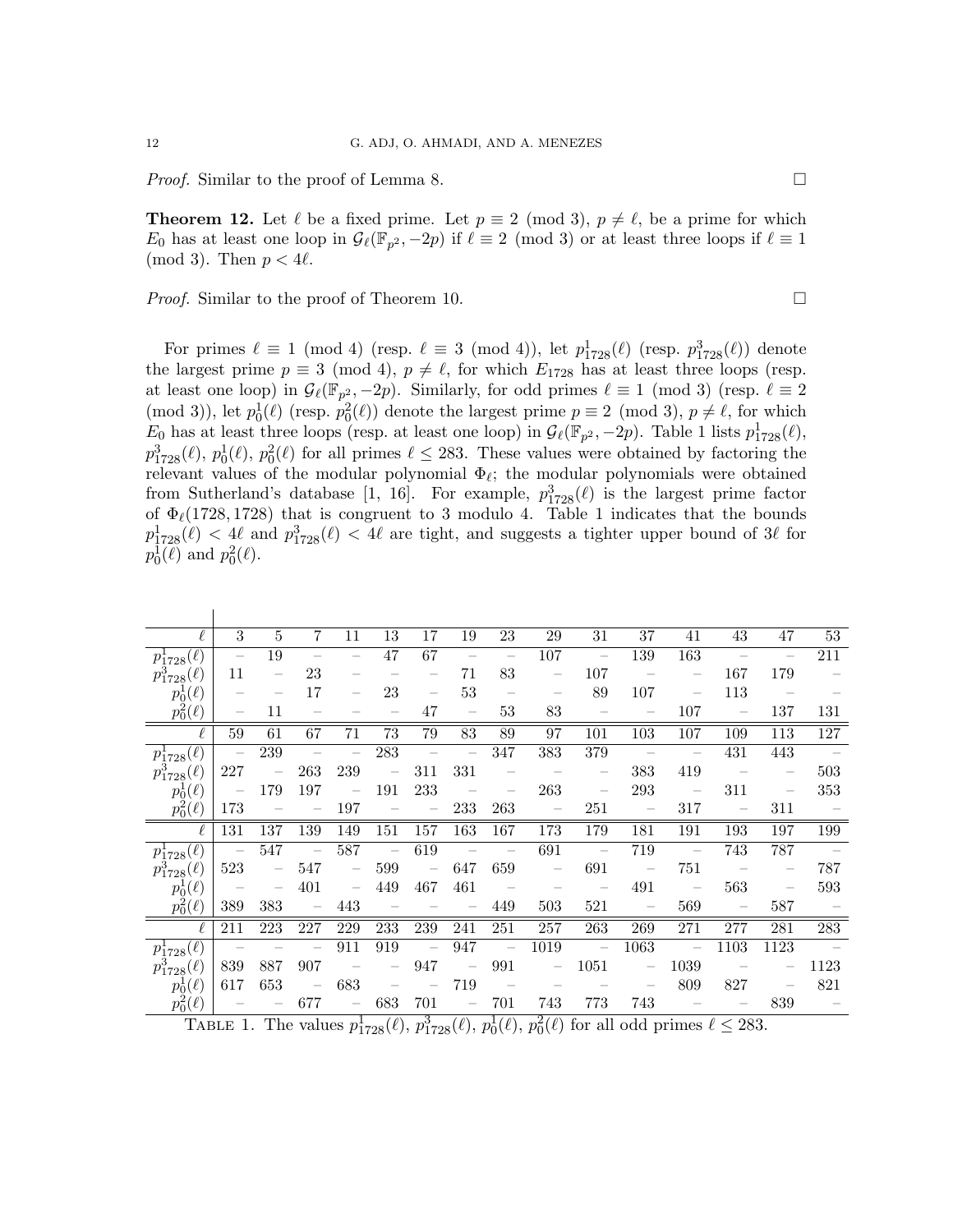## 6. Concluding remarks

We defined the supersingular isogeny graph  $\mathcal{G}_{\ell}(\mathbb{F}_{p^2})$ , and described the arcs of its small subgraphs  $G_{\ell}(\mathbb{F}_{p^2}, 0)$  and  $\mathcal{G}_{\ell}(\mathbb{F}_{p^2}, \pm p)$ . We also investigated the existence of loops at vertices  $E_0$  and  $E_{1728}$  in the large subgraph  $\mathcal{G}_{\ell}(\mathbb{F}_{p^2}, -2p)$ , and determined upper bounds on primes p for which  $E_0$  and  $E_{1728}$  have unexpected loops in  $\mathcal{G}_{\ell}(\mathbb{F}_{p^2}, -2p)$ .

# **ACKNOWLEDGEMENTS**

We are grateful the anonymous referees for their comments, one of which led to simplified proofs of Theorems 3 and 4, and another which yielded tighter bounds in Theorems 10 and 12.

### **REFERENCES**

- [1] R. Bröker, K. Lauter and A. Sutherland, "Modular polynomials via isogeny volcanoes", Mathematics of Computation, 278 (2012), 1201–1231.
- [2] D. Charles, E. Goren and K. Lauter, "Cryptographic hash functions from expander graphs", Journal of Cryptology, 22 (2009), 93–113.
- [3] C. Delfs and S. Galbraith, "Computing isogenies between supersingular elliptic curves over  $\mathbb{F}_p$ ", Designs, Codes and Cryptography, 78 (2016), 425–440.
- [4] L. De Feo, D. Jao and J. Plût, "Towards quantum-resistant cryptosystems from supersingular elliptic curve isogenies", Journal of Mathematical Cryptology, 8 (2014), 209–247.
- [5] M. Fouquet and F. Morain, "Isogeny volcanoes and the SEA algorithm", Algorithmic Number Theory  $-$  ANTS 2002, LNCS 2369 (2002), 276-291.
- [6] S. Galbraith, C. Petit and J. Silva, "Identification protocols and signature schemes based on supersingular isogeny problems", Advances in Cryptology — ASIACRYPT 2017, LNCS 10624 (2017), 3–33.
- [7] E. Goren and C. Lauter, "Class invariants for quartic CM fields", Annales de l'Institut Fourier, 57 (2007), 457–480.
- [8] D. Jao and L. De Feo, "Towards quantum-resistant cryptosystems from supersingular elliptic curve isogenies", Post-Quantum Cryptography — PQCrypto 2011, LNCS 7071 (2011), 19–34.
- [9] D. Jao and V. Soukharev, "Isogeny-based quantum-resistant undeniable signatures", Post-Quantum  $Cryptography - PQCrypto 2014$ , LNCS 8772 (2014), 160-179.
- [10] D. Kohel, "Endomorphism rings of elliptic curves over finite fields", Ph.D. thesis, UC Berkeley, 1996.
- [11] C. Munuera and J. Tena, "An algorithm to compute the number of points on elliptic curves of jinvariant 0 or 1728 over a finite fields", Rendiconti Del Circolo Matematico Di Palermo, Serie II, XLII (1993), 106–116.
- [12] A. Pizer, "Ramanujan graphs and Hecke operators", Bulletin of the American Mathematical Society, 23 (1990), 127–137.
- [13] R. Schoof, "Nonsingular plane cubic curves over finite fields", Journal of Combinatorial Theory, Series A, 46 (1987), 183–211.
- [14] J. Silverman, The Arithmetic of Elliptic Curves, Springer, second edition, 2009.
- [15] A. Sutherland, "Isogeny volcanoes", *Algorithmic Number Theory ANTS 2013*, MSP Open Book Series, 1 (2013), 507–530.
- [16] A. Sutherland, "Modular polynomials", math.mit.edu/∼drew/ClassicalModPolys.html.
- [17] L. Washington, Elliptic Curves: Number Theory and Cryptography. Chapman & Hall/CRC, second edition, 2008.
- [18] W. Waterhouse, "Abelian varieties over finite fields", An.. Sci. Ecole Norm. Sup., 2 (1969), 521–560.
- [19] Y. Yoo, R. Azarderakhsh, A. Jalali, D. Jao and V. Soukharev, "A post-quantum digital signature scheme based on supersingular isogenies", Financial Cryptography and Data Security  $-$  FC 2017, LNCS 10322 (2018), 163–181.